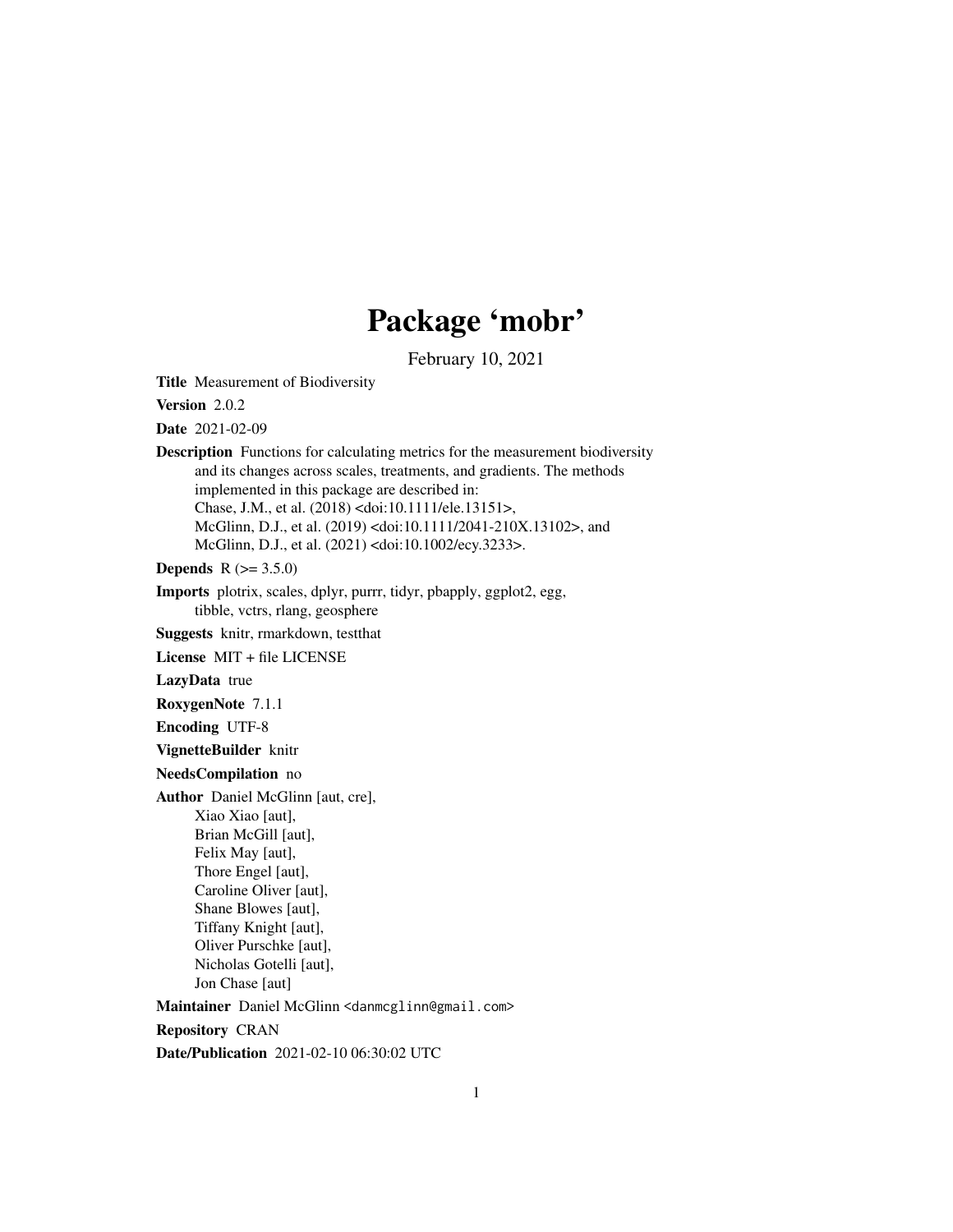# <span id="page-1-0"></span>R topics documented:

|       | $\overline{2}$ |
|-------|----------------|
|       | -3             |
|       | -5             |
|       | -6             |
|       | 7              |
|       | - 8            |
|       |                |
|       |                |
|       |                |
|       |                |
|       |                |
|       |                |
|       |                |
|       |                |
|       |                |
|       |                |
|       |                |
|       |                |
|       |                |
|       |                |
|       |                |
| Index | 32             |

avg\_nn\_dist *Compute average nearest neighbor distance*

# Description

This function computes the average distance of the next nearest sample for a given set of coordinates. This method of sampling is used by the function rarefaction when building the spatial, sample-based rarefaction curves (sSBR).

# Usage

```
avg_nn_dist(coords)
```
# Arguments

coords a matrix with n-dimensional coordinates

# Value

a vector of average distances for each sequential number of accumulated nearest samples.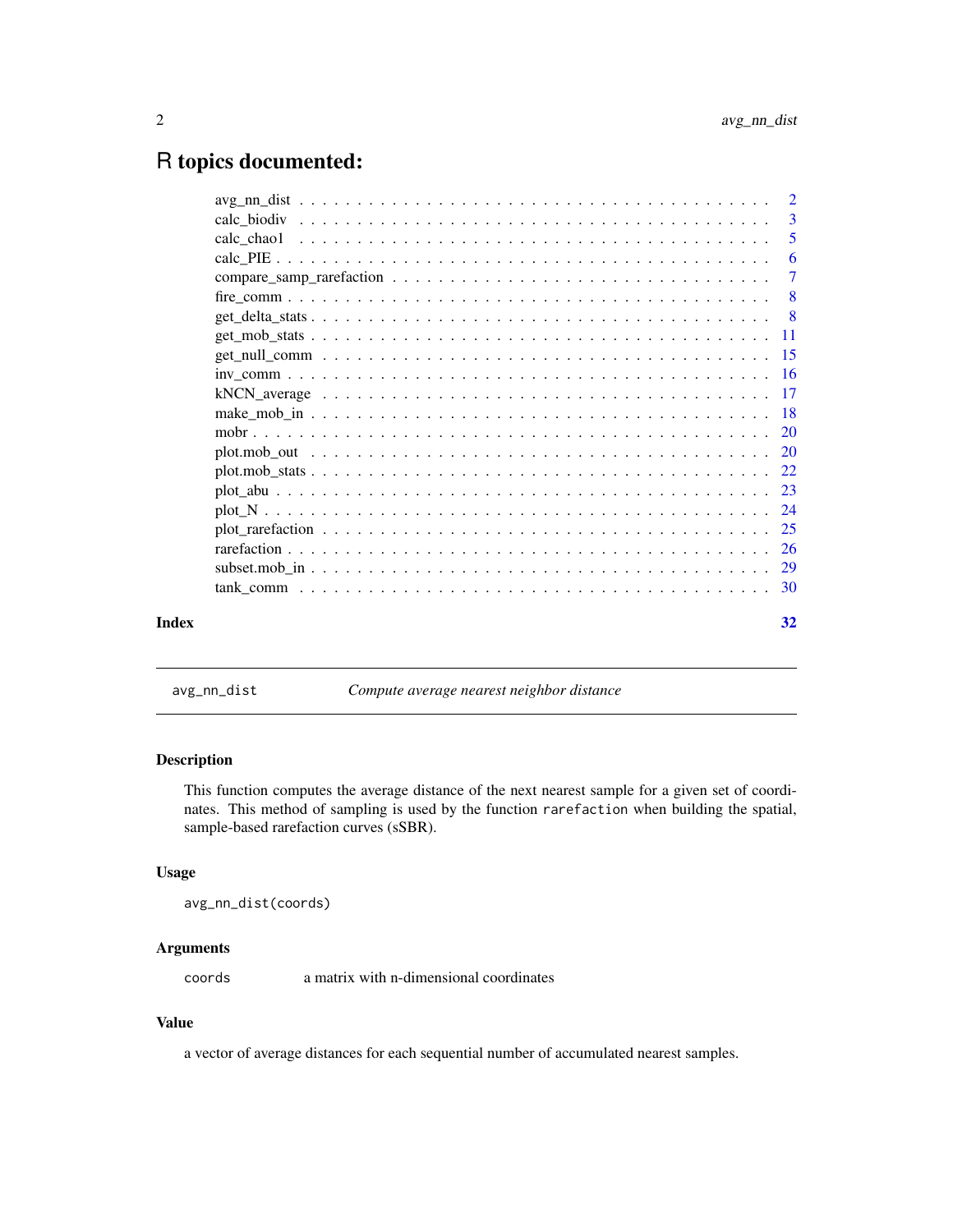# <span id="page-2-0"></span>calc\_biodiv 3

# Examples

```
# transect spatial arrangement
transect = 1:100avg_nn_dist(transect)
grid = expand.grid(1:10, 1:10)
avg_nn_dist(grid)
oldpar <- par(no.readonly = TRUE)
par(mfrow=c(1,2))
plot(avg_nn_dist(transect), type='o', main='transect',
     xlab='# of samples', ylab='average distance')
# 2-D grid spatial arrangement
plot(avg_nn_dist(grid), type='o', main='grid',
     xlab='# of samples', ylab='average distance')
par(oldpar)
```
calc\_biodiv *Calculate biodiversity statistics from sites by species table.*

# Description

Calculate biodiversity statistics from sites by species table.

#### Usage

```
calc_biodiv(
  abund_mat,
 groups,
  index,
  effort,
  extrapolate,
  return_NA,
  rare_thres
)
```

| abund_mat | Sites by species table with species abundances in the respective cells                                                                     |
|-----------|--------------------------------------------------------------------------------------------------------------------------------------------|
| groups    | Vector with group labels for the sites. The length of the vector has to correspond<br>to the number of rows of the sites by species table. |
| index     | The calculated biodiversity indices. The options are                                                                                       |
|           | • N  Number of individuals (total abundance)                                                                                               |
|           | • S  Number of species                                                                                                                     |
|           | • S_n  Rarefied or extrapolated number of species for n individuals                                                                        |
|           | • S_asymp  Estimated asymptotic species richness                                                                                           |
|           | • f_0  Estimated number of undetected species                                                                                              |
|           | • pct_rare  The percent of species with abundances below rare_thres                                                                        |
|           |                                                                                                                                            |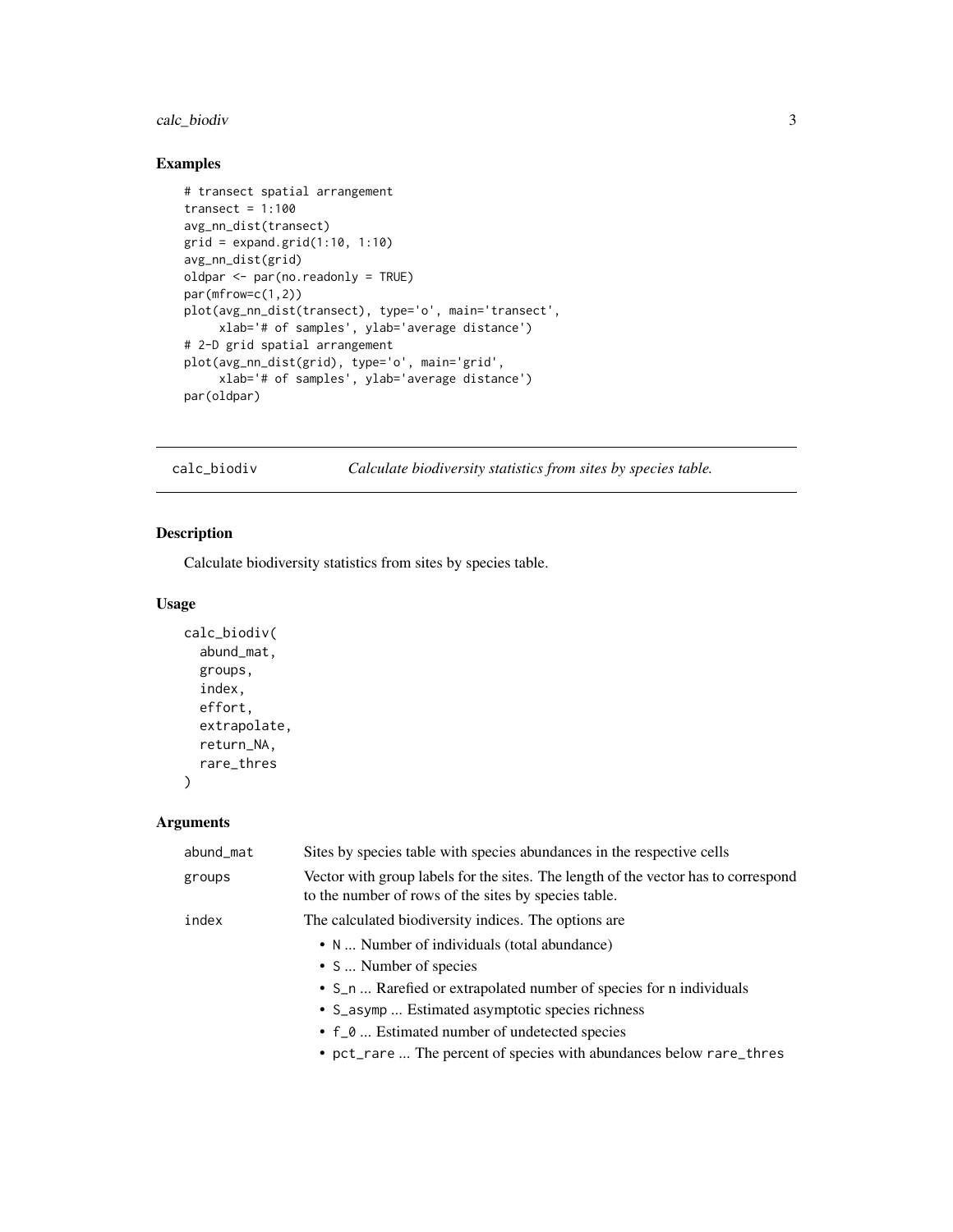<span id="page-3-0"></span>

|             | • PIE  Hurlbert's PIE (Probability of Interspecific Encounter)<br>• S_PIE  Effective number of species based on PIE                                                                                                                                                                                                                                                 |
|-------------|---------------------------------------------------------------------------------------------------------------------------------------------------------------------------------------------------------------------------------------------------------------------------------------------------------------------------------------------------------------------|
|             | See the documentation of get_mob_stats for further details on the biodiversity<br>indices.                                                                                                                                                                                                                                                                          |
| effort      | The standardized number of individuals used for the calculation of rarefied<br>species richness. This can a be single value or an integer vector.                                                                                                                                                                                                                   |
| extrapolate | Boolean which specifies if richness should be extrapolated when effort is larger<br>than the number of individuals using the chao1 method.                                                                                                                                                                                                                          |
| return_NA   | Boolean in which the rarefaction function returns the observed S when effort<br>is larger than the number of individuals. If set to TRUE then NA is returned.<br>Note that this argument is only relevant when extrapolate = FALSE.                                                                                                                                 |
| rare_thres  | The threshold that determines how pct_rare is computed. It can range from $(0, 0)$<br>1] and defaults to 0.05 which specifies that any species with less than or equal<br>to 5 considered rare. It can also be specified as "N/S" which results in using<br>average abundance as the threshold which McGill (2011) found to have the best<br>small sample behavior. |

# Details

This function is primarily intended as auxiliary function used in [get\\_mob\\_stats](#page-10-1), but can be also used directly for data exploration.

# Value

A data.frame with four columns:

- group ... Group label for sites
- index ... Name of the biodiversity index
- effort ... Sampling effort for rarefied richness (NA for the other indices)
- value ... Value of the biodiversity index

# Author(s)

Felix May and Dan McGlinn

# References

McGill, B. J. 2011. Species abundance distributions. Pages 105-122 Biological Diversity: Frontiers in Measurement and Assessment, eds. A.E. Magurran and B.J. McGill.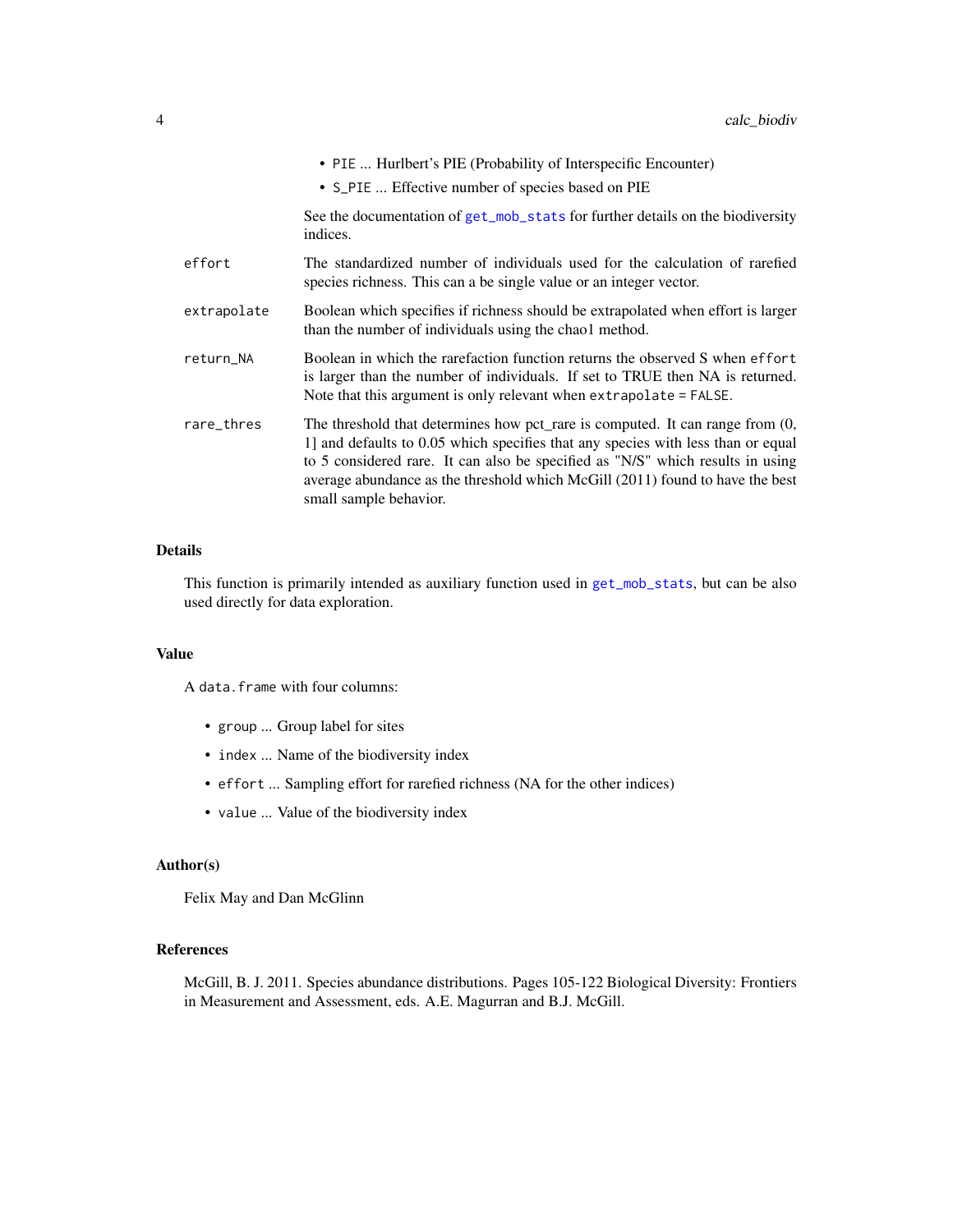<span id="page-4-1"></span><span id="page-4-0"></span>

#### Description

calc\_chao1 estimates the number of species at the asymptote (S\_asymp) of the species accumulation curve based on the methods proposed in Chao (1984, 1987, 2005).

#### Usage

calc\_chao1(x)

#### Arguments

x a vector of species abundances or a site-by-species matrix

# Details

This function is a trimmed version of [iNext::ChaoRichess](https://github.com/JohnsonHsieh/iNEXT). T. C. Hsieh, K. H. Ma and Anne Chao are the original authors of the iNEXT package.

# Value

a vector of species richness estimates

#### References

Chao, A. (1984) Nonparametric estimation of the number of classes in a population. Scandinavian Journal of Statistics, 11, 265-270.

Chao, A. (1987) Estimating the population size for capture-recapture data with unequal catchability. Biometrics, 43, 783-791.

Chao, A. (2005) Species estimation and applications. Pages 7907-7916 in N. Balakrishnan, C. B. Read, and B. Vidakovic, editors. Encyclopedia of statistical sciences. Second edition, volume 12. Wiley, New York, New York, USA.

# Examples

data(inv\_comm) calc\_chao1(inv\_comm)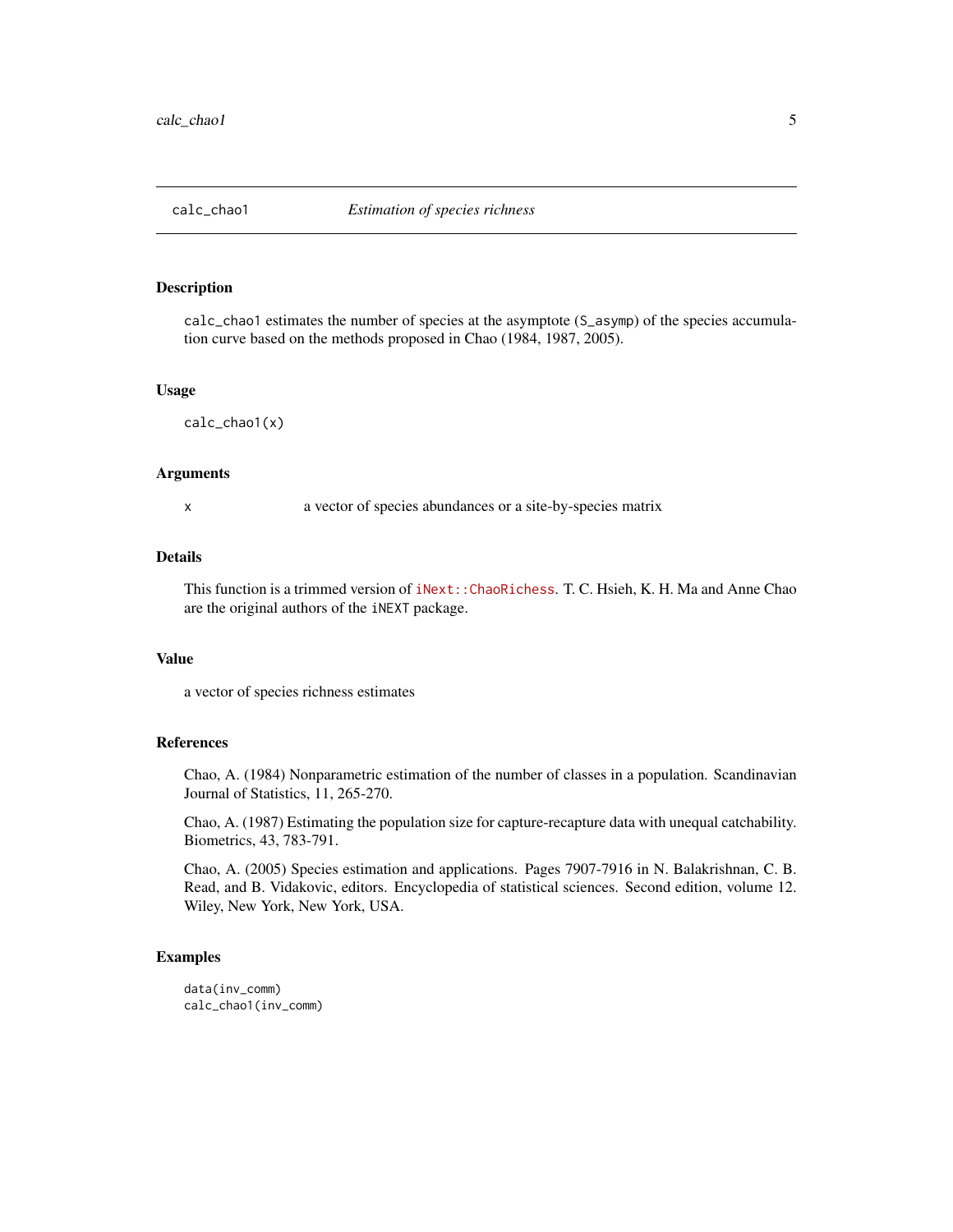<span id="page-5-0"></span>

#### Description

calc\_PIE returns the probability of interspecific encounter (PIE) which is also known as Simpson's evenness index and Gini-Simpson index. For ENS=TRUE, PIE will be converted to an asymptotic effective number of species (S\_PIE).

#### Usage

calc\_PIE(x, ENS = FALSE)

#### Arguments

| $\mathsf{x}$ | can either be a: 1) mob_in object, 2) community matrix-like object in which<br>rows represent plots and columns represent species, or 3) a vector which con-<br>tains the abundance of each species. |
|--------------|------------------------------------------------------------------------------------------------------------------------------------------------------------------------------------------------------|
| ENS.         | Boolean that determines if the effective number of species should be returned or<br>the raw PIE value. Defaults to FALSE                                                                             |

# Details

The formula of Hurlbert (1971) is used to calculate PIE:

 $PIE = N/(N-1) * (1 - p_i^2)$ 

where N is the total number of individuals and  $p_i$  is the relative abundance of species i. This formulation uses sampling without replacement and it is sometimes referred to as the bias corrected formulation of PIE.

For ENS = TRUE, S\_PIE will be returned which represents the species richness of a hypothetical community with equally-abundant species and infinitely many individuals corresponding to the observed value of PIE. It is computed as  $S_P I E = 1/(1 - P I E)$ , which is equal to the asymptotic estimator for Hill numbers of diversity order 2 provided by Chao et al (2014). Note that S\_PIE is undefined for communities with exactly one individual per species.

The code in this function borrows heavily from the function vegan::diversity() but computes a different quantity. The function vegan::diversity() computes PIE when sampling with replacement is assumed. The difference between the two formulations will decrease as N becomes large. Jari Oksanen and Bob O'Hara are the original authors of the function vegan::diversity().

#### Author(s)

Dan McGlinn, Thore Engel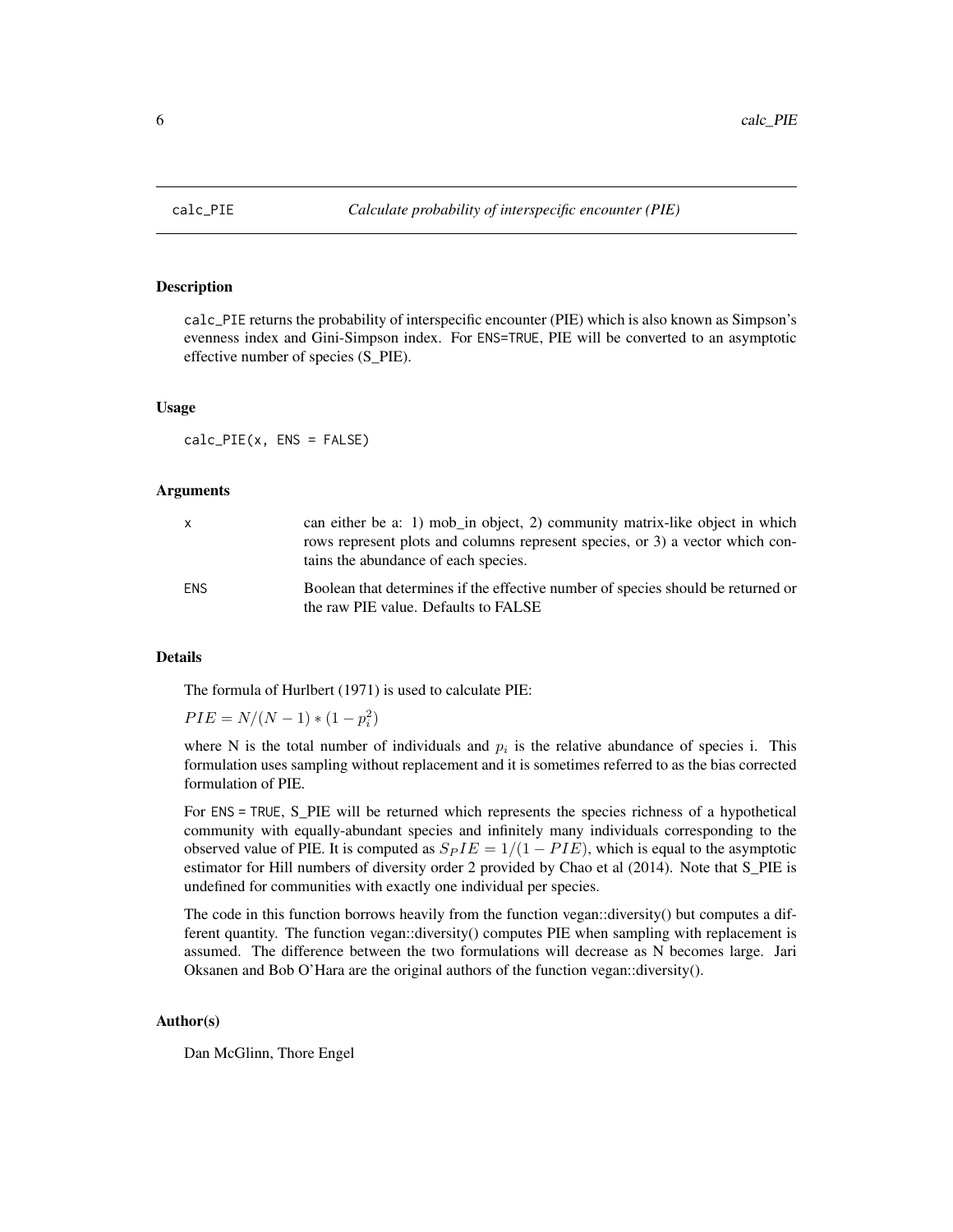# <span id="page-6-0"></span>References

Hurlbert, S. H. (1971) The nonconcept of species diversity: a critique and alternative parameters. Ecology 52, 577-586.

Chao, A., Gotelli, N. J., Hsieh, T. C., Sander, E. L., Ma, K. H., Colwell, R. K., & Ellison, A. M. (2014). Rarefaction and extrapolation with Hill numbers: A framework for sampling and estimation in species diversity studies. Ecological Monographs 84(1), 45-67.

# Examples

```
data(inv_comm)
calc_PIE(inv_comm)
calc_PIE(inv_comm, ENS=TRUE)
```
compare\_samp\_rarefaction

*Compare all sample-based curves (random, spatially constrained-k-NN, spatially constrained-k-NCN)*

# Description

This is just plotting all curves.

#### Usage

```
compare_samp_rarefaction(x)
```
#### **Arguments**

x a mob\_in object

#### Value

a plot

# Examples

```
data(inv_comm)
data(inv_plot_attr)
inv_mob_in = make_mob_in(inv_comm, inv_plot_attr, coord_names = c('x', 'y'))
compare_samp_rarefaction(inv_mob_in)
```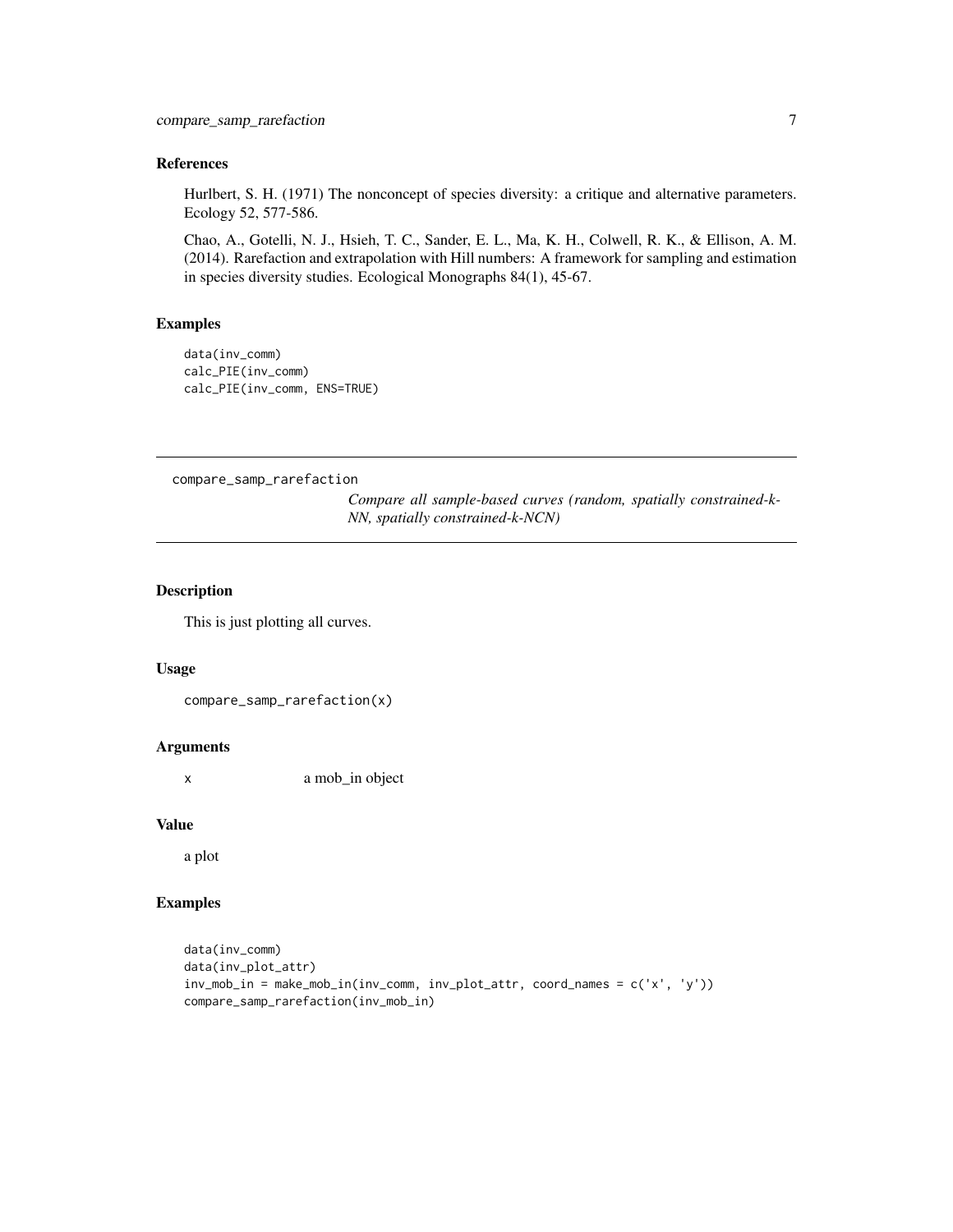<span id="page-7-0"></span>

#### Description

Woody plant species counts in burned and unburned forest sites in the Missouri Ozarks, USA.

#### Details

fire\_comm is a site-by-species matrix with individual counts.

fire\_plot\_attr is a data frame with corresponding site variables. The column group specifies whether a site is "burned" or "unburned". This variable is considered a "treatment" in the mob framework. The columns x and y contain the spatial coordinates of the sites.

The data were adapted from Myers et al (2015).

# References

Myers, J. A., Chase, J. M., Crandall, R. M., & Jimenez, I. (2015). Disturbance alters beta-diversity but not the relative importance of community assembly mechanisms. Journal of Ecology, 103: 1291-1299.

#### Examples

data(fire\_comm) data(fire\_plot\_attr) fire\_mob\_in = make\_mob\_in(fire\_comm, fire\_plot\_attr)

get\_delta\_stats *Conduct the MoB tests on drivers of biodiversity across scales.*

#### Description

There are three tests, on effects of 1. the shape of the SAD, 2. treatment/group-level density, 3. degree of aggregation. The user can specifically to conduct one or more of these tests.

#### Usage

```
get_delta_stats(
 mob_in,
  env_var,
  group_var = NULL,
  ref_level = NULL,
  tests = c("SAD", "N", "agg"),
  spat_algo = NULL,
  type = c("continuous", "discrete"),
```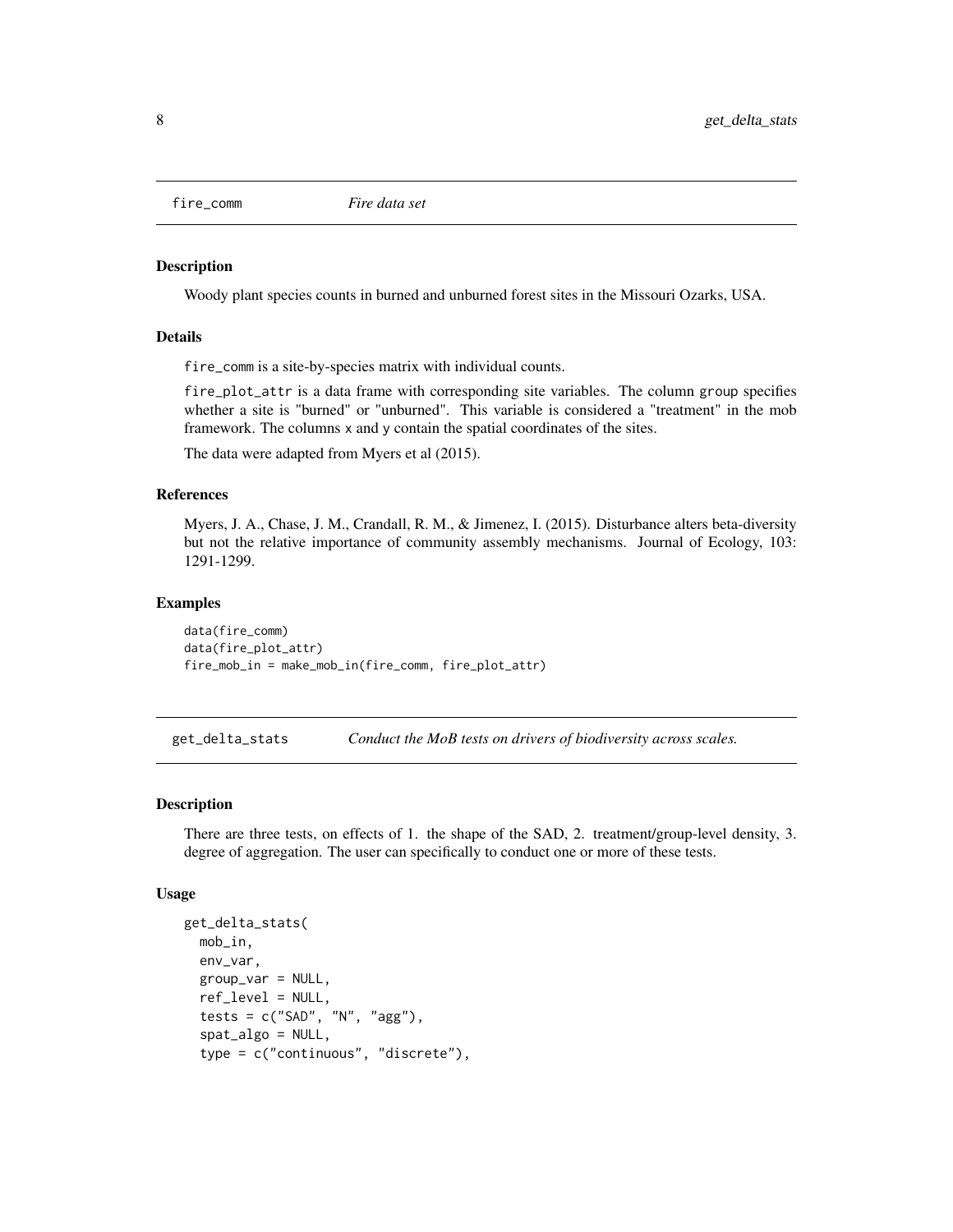# get\_delta\_stats 9

```
stats = NULL,
 inds = NULL,
 log_scale = FALSE,
 min_plots = NULL,
 density_stat = c("mean", "max", "min"),n_perm = 1000,
 overall_p = FALSE
\mathcal{L}
```

| mob_in    | an object of class mob_in created by make_mob_in()                                                                                                                                                                                                                                                                                                                                                                                                                                                                                                                                                                                                                                                                 |
|-----------|--------------------------------------------------------------------------------------------------------------------------------------------------------------------------------------------------------------------------------------------------------------------------------------------------------------------------------------------------------------------------------------------------------------------------------------------------------------------------------------------------------------------------------------------------------------------------------------------------------------------------------------------------------------------------------------------------------------------|
| env_var   | a character string specifying the environmental variable in mob_in\$env to be<br>used for explaining the change in richness                                                                                                                                                                                                                                                                                                                                                                                                                                                                                                                                                                                        |
| group_var | an optional character string in mob_in\$env which defines how samples are pooled.<br>If not provided then each unique value of the argument env_var is used define<br>the groups.                                                                                                                                                                                                                                                                                                                                                                                                                                                                                                                                  |
| ref_level | a character string used to define the reference level of env_var to which all other<br>groups are compared with. Only makes sense if env_var is a factor (i.e. type<br>$== 'discrete')$                                                                                                                                                                                                                                                                                                                                                                                                                                                                                                                            |
| tests     | specifies which one or more of the three tests ('SAD', N', 'agg') are to be per-<br>formed. Default is to include all three tests.                                                                                                                                                                                                                                                                                                                                                                                                                                                                                                                                                                                 |
| spat_algo | character string that can be either: 'kNN' or 'kNCN' for k-nearest neighbor and<br>k-nearest centroid neighbor sampling respectively. It defaults to k-nearest neigh-<br>bor which is a more computationally efficient algorithm that closely approxi-<br>mates the potentially more correct k-NCN algo (see Details of ?rarefaction).                                                                                                                                                                                                                                                                                                                                                                             |
| type      | "discrete" or "continuous". If "discrete", pair-wise comparisons are conducted<br>between all other groups and the reference group. If "continuous", a correlation<br>analysis is conducted between the response variables and env_var.                                                                                                                                                                                                                                                                                                                                                                                                                                                                            |
| stats     | a vector of character strings that specifies what statistics to summarize effect<br>sizes with. Options include: c('betas', 'r2', 'r2adj', 'f', 'p') for the beta-<br>coefficients, r-squared, adjusted r-squared, F-statistic, and p-value respectively.<br>The default value of NULL will result in only betas being calculated when type<br>== 'discrete' and all possible stats being computed when type == 'continuous'.<br>Note that for a discrete analysis all non-betas stats are meaningless because the<br>model has zero degrees of freedom in this context.                                                                                                                                           |
| inds      | effort size at which the individual-based rarefaction curves are to be evaluated,<br>and to which the sample-based rarefaction curves are to be interpolated. It can<br>take three types of values, a single integer, a vector of integers, and NULL. If<br>inds = NULL (the default), the curves are evaluated at every possible effort size,<br>from 1 to the total number of individuals within the group (slow). If inds is a<br>single integer, it is taken as the number of points at which the curves are evalu-<br>ated; the positions of the points are determined by the "log_scale" argument. If<br>inds is a vector of integers, it is taken as the exact points at which the curves are<br>evaluated. |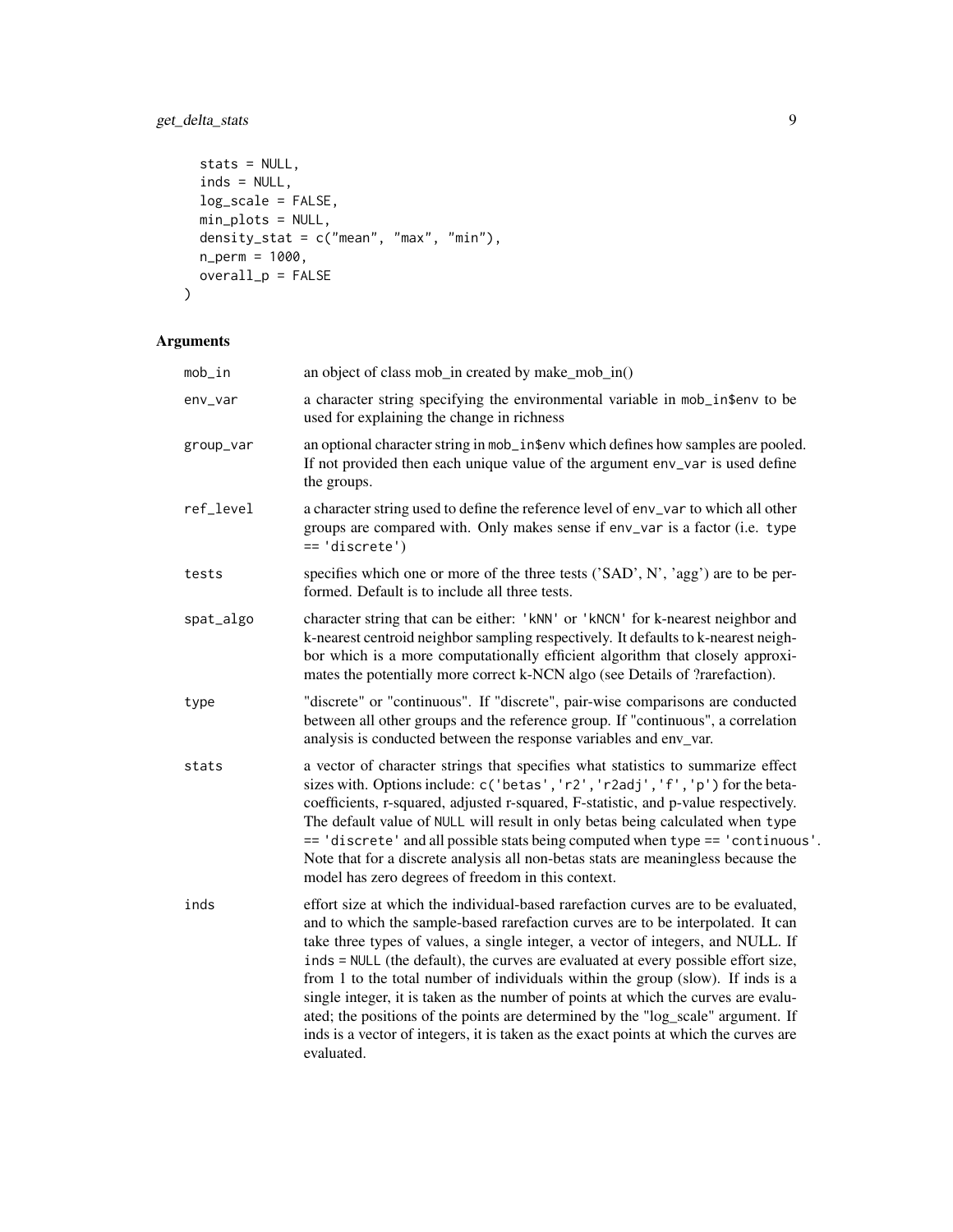<span id="page-9-0"></span>

| log_scale    | if "inds" is given a single integer, "log_scale" determines the position of the<br>points. If log_scale is TRUE, the points are equally spaced on logarithmic scale.<br>If it is FALSE (default), the points are equally spaced on arithmetic scale.                                                                                                                                                                                                                                                                                                                                                                                                                                                                   |
|--------------|------------------------------------------------------------------------------------------------------------------------------------------------------------------------------------------------------------------------------------------------------------------------------------------------------------------------------------------------------------------------------------------------------------------------------------------------------------------------------------------------------------------------------------------------------------------------------------------------------------------------------------------------------------------------------------------------------------------------|
| min_plots    | minimal number of plots for test 'agg', where plots are randomized within<br>groups as null test. If it is given a value, all groups with fewer plots than<br>min_plot are removed for this test. If it is NULL (default), all groups are kept.<br>Warnings are issued if 1. there is only one group left and "type" is discrete, or<br>2. there are less than three groups left and "type" is continuous, or 3. reference<br>group ("ref_group") is removed and "type" is discrete. In these three scenarios,<br>the function will terminate. A different warning is issued if any of the remaining<br>groups have less than five plots (which have less than 120 permutations), but the<br>test will be carried out. |
| density_stat | reference density used in converting number of plots to numbers of individuals, a<br>step in test "N". It can take one of the three values: "mean", "max", or "min". If it<br>is "mean", the average plot-level abundance across plots (all plots when "type" is<br>"continuous, all plots within the two groups for each pair-wise comparison when<br>"type" is "discrete") are used. If it is "min" or "max", the minimum/maximum<br>plot-level density is used.                                                                                                                                                                                                                                                     |
| n_perm       | number of iterations to run for null tests, defaults to 1000.                                                                                                                                                                                                                                                                                                                                                                                                                                                                                                                                                                                                                                                          |
| overall_p    | Boolean defaults to FALSE specifies if overall across scale p-values for the null<br>tests. This should be interpreted with caution because the overall p-values de-<br>pend on scales of measurement yet do not explicitly reflect significance at any<br>particular scale.                                                                                                                                                                                                                                                                                                                                                                                                                                           |
|              |                                                                                                                                                                                                                                                                                                                                                                                                                                                                                                                                                                                                                                                                                                                        |

# Value

a "mob\_out" object with attributes

# Author(s)

Dan McGlinn and Xiao Xiao

# See Also

[rarefaction](#page-25-1)

# Examples

```
data(inv_comm)
data(inv_plot_attr)
inv_mob_in = make_mob_in(inv_comm, inv_plot_attr, coord_names = c('x', 'y'))
inv_mob_out = get_delta_stats(inv_mob_in, 'group', ref_level='uninvaded',
                           type='discrete', log_scale=TRUE, n_perm=3)
plot(inv_mob_out)
```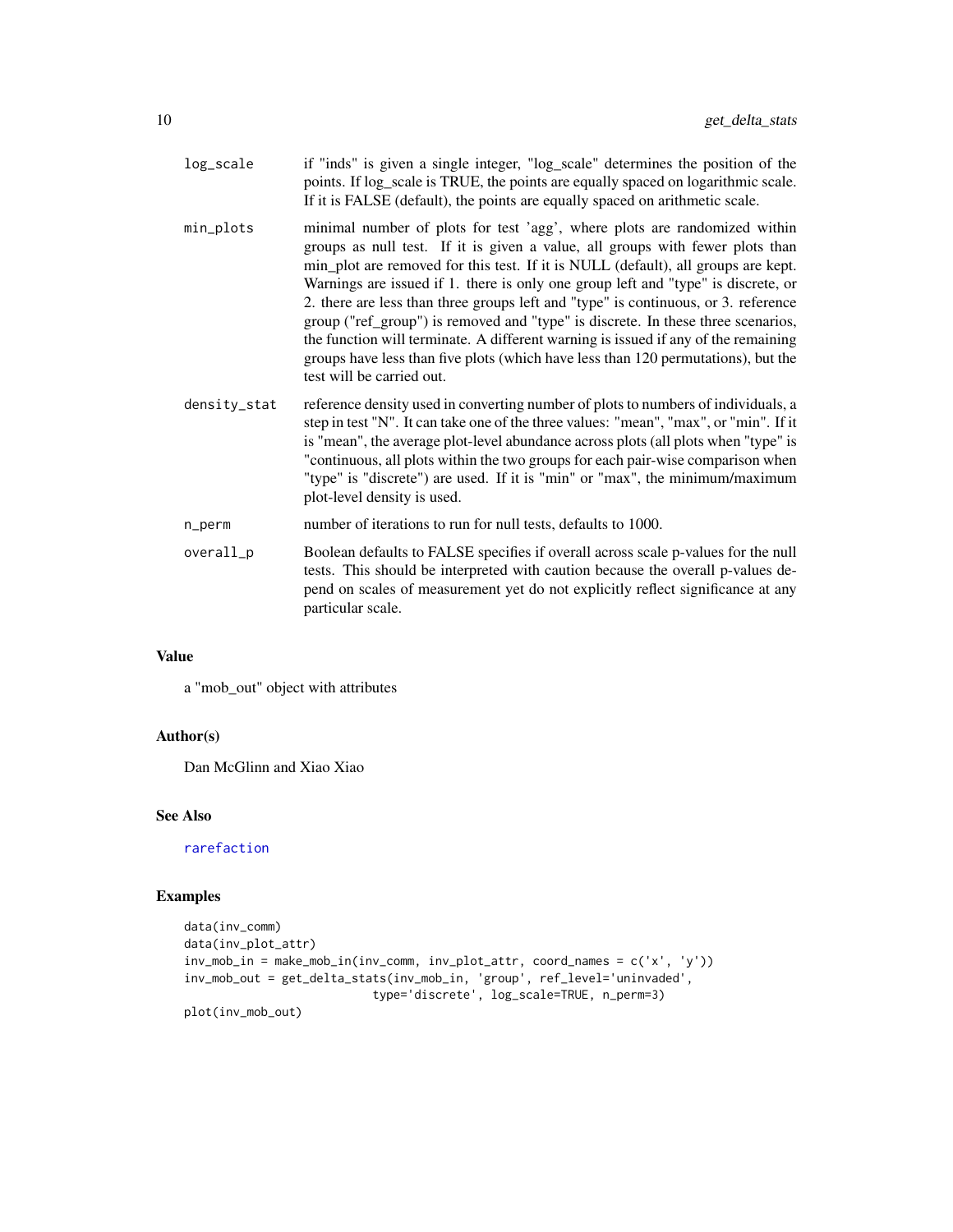<span id="page-10-1"></span><span id="page-10-0"></span>

# Description

Calculate sample based and group based biodiversity statistics.

## Usage

```
get_mob_stats(
 mob_in,
 group_var,
 ref_level = NULL,
 index = c("N", "S", "S_n", "S_PIE"),effort_samples = NULL,
 effort\_min = 5,
  extrapolate = TRUE,
  return_NA = FALSE,
 rare_thres = 0.05,
 n_perm = 199,
 boot_groups = FALSE,
 conf\_level = 0.95,
 cl = NULL,...
)
```

| mob_in    | an object of class mob_in created by make_mob_in()                                                                                                                                  |
|-----------|-------------------------------------------------------------------------------------------------------------------------------------------------------------------------------------|
| group_var | String that specifies which field in mob_in\$env the data should be grouped by                                                                                                      |
| ref_level | String that defines the reference level of group_var to which all other groups are<br>compared with, defaults to NULL. If NULL then the default contrasts of group_var<br>are used. |
| index     | The calculated biodiversity indices. The options are                                                                                                                                |
|           | • N  Number of individuals (total abundance)                                                                                                                                        |
|           | • S  Number of species                                                                                                                                                              |
|           | • S_n  Rarefied or extrapolated number of species for n individuals                                                                                                                 |
|           | • S_asymp  Estimated asymptotic species richness                                                                                                                                    |
|           | • f_0  Estimated number of undetected species                                                                                                                                       |
|           | • pct_rare  The percent of rare species as defined by rare_thres                                                                                                                    |
|           | • PIE  Hurlbert's PIE (Probability of Interspecific Encounter)                                                                                                                      |
|           | • S_PIE  Effective number of species based on PIE                                                                                                                                   |
|           | If index is not specified then N, S, $S_n$ , pct_rare, and $S_P$ IE are computed by<br>default. See <i>Details</i> for additional information on the biodiversity statistics.       |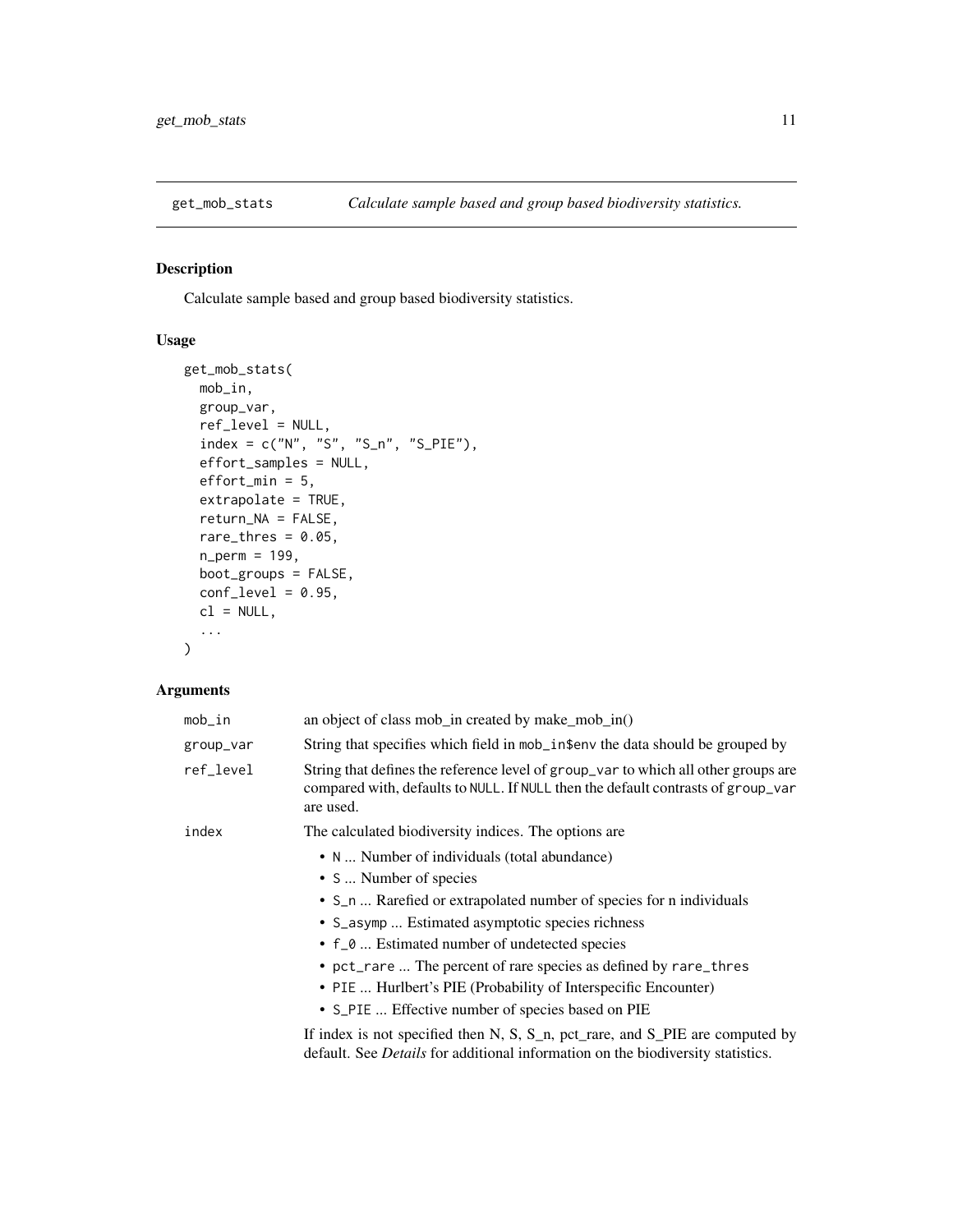<span id="page-11-0"></span>

|             | effort_samples The standardized number of individuals used for the calculation of rarefied<br>species richness at the alpha-scale. This can a be single value or an integer<br>vector. As default the minimum number of individuals found across the samples<br>is used, when this is not smaller than effort_min.                                             |
|-------------|----------------------------------------------------------------------------------------------------------------------------------------------------------------------------------------------------------------------------------------------------------------------------------------------------------------------------------------------------------------|
| effort_min  | The minimum number of individuals considered for the calculation of rarefied<br>richness (Default value of 5). Samples with less individuals then effort_min<br>are excluded from the analysis with a warning. Accordingly, when effort_samples<br>is set by the user it has to be higher than effort_min.                                                     |
| extrapolate | Boolean which specifies if richness should be extrapolated when effort_samples<br>is larger than the number of individuals using the chao1 method. Defaults to<br>TRUE.                                                                                                                                                                                        |
| return_NA   | Boolean defaults to FALSE in which the rarefaction function returns the ob-<br>served S when effort is larger than the number of individuals. If set to TRUE<br>then NA is returned. Note that this argument is only relevant when extrapolate<br>$=$ FALSE.                                                                                                   |
| rare_thres  | The threshold that determines how pct_rare is computed. It can range from (0,<br>1] and defaults to 0.05 which specifies that any species with less than or equal<br>to 5 considered rare. It can also be specified as "N/S" which results in using<br>average abundance as the threshold which McGill (2011) found to have the best<br>small sample behavior. |
| n_perm      | The number of permutations to use for testing for treatment effects. Defaults to<br>199.                                                                                                                                                                                                                                                                       |
| boot_groups | Use bootstrap resampling within groups to derive gamma-scale confidence in-<br>tervals for all biodiversity indices. Default is FALSE. See Details for information<br>on the bootstrap approach.                                                                                                                                                               |
| conf_level  | Confidence level used for the calculation of gamma-scale bootstrapped confi-<br>dence intervals. Only used when boot_groups = TRUE.                                                                                                                                                                                                                            |
| cl          | A cluster object created by makeCluster, or an integer to indicate number of<br>child-processes (integer values are ignored on Windows) for parallel evaluations<br>(see Details on performance).                                                                                                                                                              |
| $\cdots$    | Optional arguments to FUN.                                                                                                                                                                                                                                                                                                                                     |
|             |                                                                                                                                                                                                                                                                                                                                                                |

# Details

# BIODIVERSITY INDICES

S\_n: Rarefied species richness is the expected number of species, given a defined number of sampled individuals (n) (Gotelli & Colwell 2001). Rarefied richness at the alpha-scale is calculated for the values provided in effort\_samples as long as these values are not smaller than the userdefined minimum value effort\_min. In this case the minimum value is used and samples with less individuals are discarded. When no values for effort\_samples are provided the observed minimum number of individuals of the samples is used, which is the standard in rarefaction analysis (Gotelli & Colwell 2001). Because the number of individuals is expected to scale linearly with sample area or effort, at the gamma-scale the number of individuals for rarefaction is calculated as the minimum number of samples within groups multiplied by effort\_samples. For example, when there are 10 samples within each group, effort\_groups equals  $10 *$  effort\_samples. If n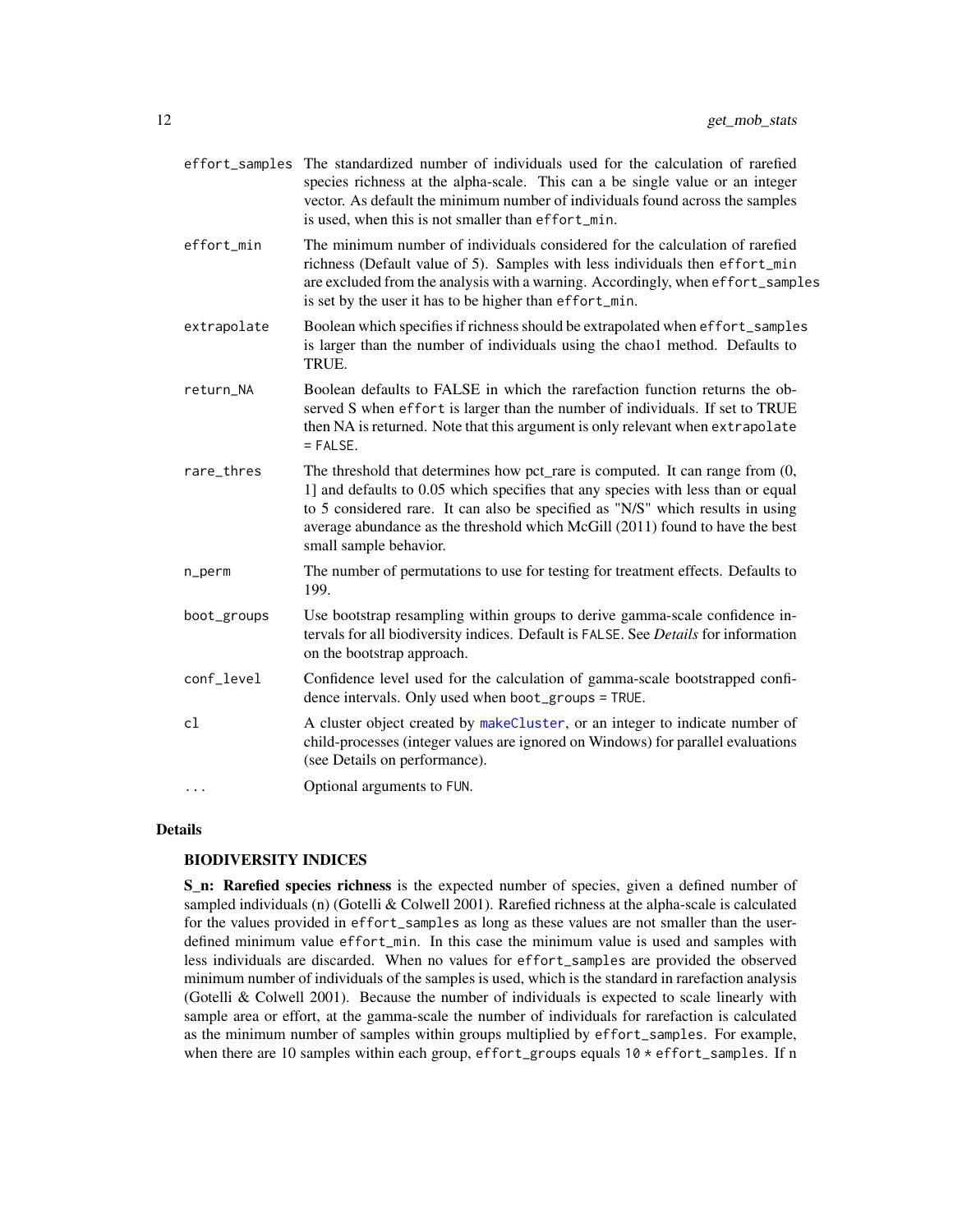<span id="page-12-0"></span>is larger than the number of individuals in sample and extrapolate = TRUE then the Chao1 (Chao 1984, Chao 1987) method is used to extrapolate the rarefaction curve.

pct rare: Percent of rare species Is the ratio of the number of rare species to the number of observed species x 100 (McGill 2011). Species are considered rare in a particular sample if they have fewer individuals than rare\_thres \* N where rare\_thres can be set by the user and N is the total number of individuals in the sample. The default value of rare\_thres of 0.05 is arbitrary and was chosen because McGill (2011) found this metric of rarity performed well and was generally less correlated with other common metrics of biodiversity. Essentially this metric attempt to estimate what proportion of the species in the same occur in the tail of the species abundance distribution and is therefore sensitive to presence of rare species.

S asymp: Asymptotic species richness is the expected number of species given complete sampling and here it is calculated using the Chao1 estimator (Chao 1984, Chao 1987) see [calc\\_chao1](#page-4-1). Note: this metric is typically highly correlated with S (McGill 2011).

f 0: Undetected species richness is the number of undetected species or the number of species observed 0 times which is an indicator of the degree of rarity in the community. If there is a greater rarity then f\_0 is expected to increase. This metric is calculated as  $S_$ \_asymp -S. This metric is less correlated with S than the raw S\_asymp metric.

PIE: Probability of intraspecific encounter represents the probability that two randomly drawn individuals belong to the same species. Here we use the definition of Hurlbert (1971), which considers sampling without replacement. PIE is closely related to the well-known Simpson diversity index, but the latter assumes sampling with replacement.

S\_PIE: Effective number of species for PIE represents the effective number of species derived from the PIE. It is calculated using the asymptotic estimator for Hill numbers of diversity order 2 (Chao et al, 2014). S\_PIE represents the species richness of a hypothetical community with equallyabundant species and infinitely many individuals corresponding to the same value of PIE as the real community. An intuitive interpretation of S\_PIE is that it corresponds to the number of dominant (highly abundant) species in the species pool.

For species richness S, rarefied richness S\_n, undetected richness f\_0, and the Effective Number of Species S\_PIE we also calculate beta-diversity using multiplicative partitioning (Whittaker 1972, Jost 2007). That means for these indices we estimate beta-diversity as the ratio of gamma-diversity (total diversity across all plots) divided by alpha-diversity (i.e., average plot diversity).

# PERMUTATION TESTS AND BOOTSTRAP

For both the alpha and gamma scale analyses we summarize effect size in each biodiversity index by computing D\_bar: the average absolute difference between the groups. At the alpha scale the indices are averaged first before computing D\_bar.

We used permutation tests for testing differences of the biodiversity statistics among the groups (Legendre & Legendre 1998). At the alpha-scale, one-way ANOVA (i.e. F-test) is implemented by shuffling treatment group labels across samples. The test statistic for this test is the F-statistic which is a pivotal statistic (Legendre  $\&$  Legendre 1998). At the gamma-scale we carried out the permutation test by shuffling the treatment group labels and using D\_bar as the test statistic. We could not use the F-statistic as the test statistic at the gamma scale because at this scale there are no replicates and therefore the F-statistic is undefined.

A bootstrap approach can be used to also test differences at the gamma-scale. When boot\_groups = TRUE instead of the gamma-scale permutation test, there will be resampling of samples within groups to derive gamma-scale confidence intervals for all biodiversity indices. The function output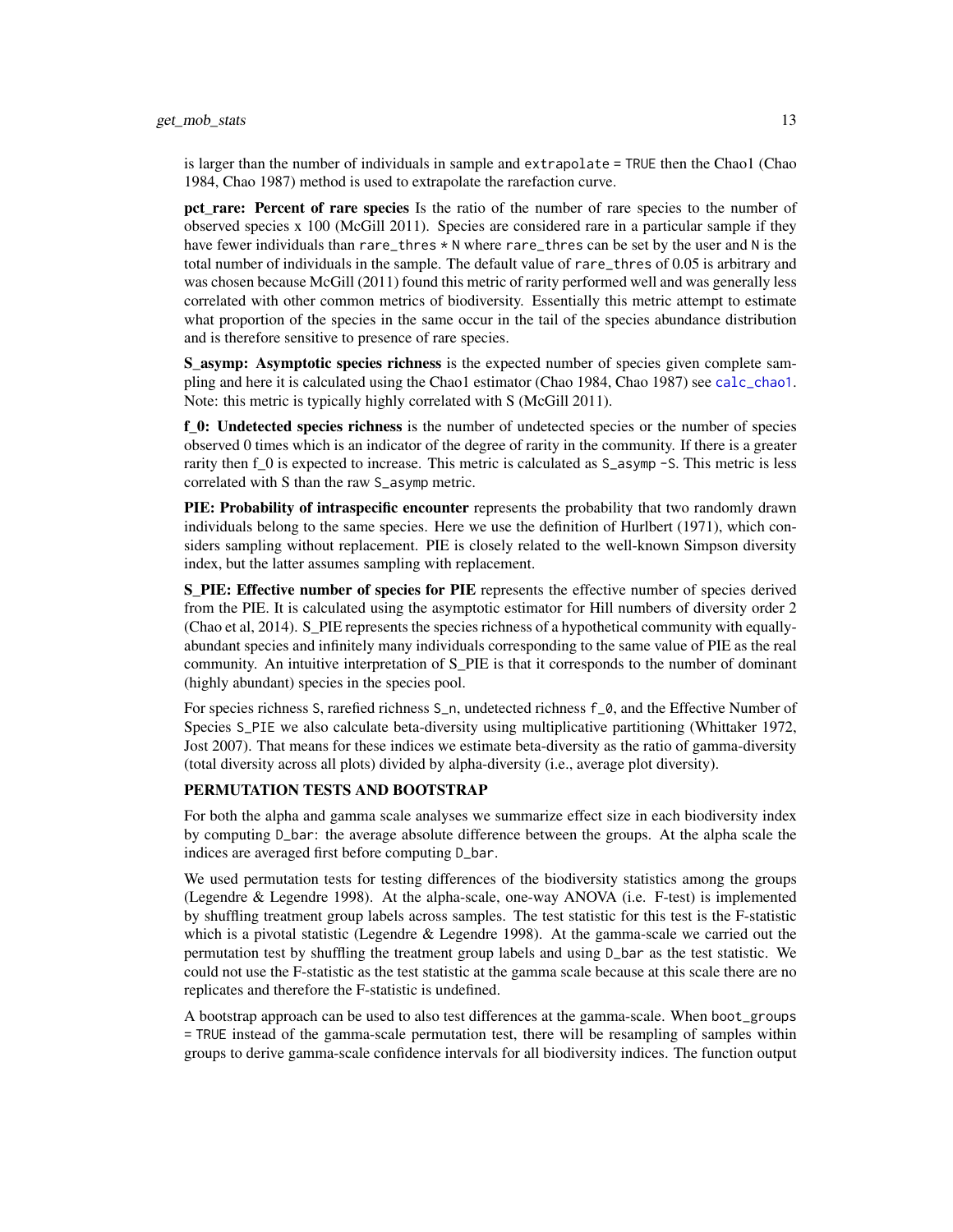includes lower and upper confidence bounds and the median of the bootstrap samples. Please note that for the richness indices sampling with replacement corresponds to rarefaction to ca. 2/3 of the individuals, because the same samples occur several times in the resampled data sets.

#### Value

A list of class mob\_stats that contains alpha-scale and gamma-scale biodiversity statistics, as well as the p-values for permutation tests at both scales.

When boot\_groups = TRUE there are no p-values at the gamma-scale. Instead there is lower bound, median, and upper bound for each biodiversity index derived from the bootstrap within groups.

# Author(s)

Felix May and Dan McGlinn

## References

Chiu, C.-H., Wang, Y.-T., Walther, B.A. & Chao, A. (2014) An improved nonparametric lower bound of species richness via a modified good-turing frequency formula. Biometrics, 70, 671-682.

Gotelli, N.J. & Colwell, R.K. (2001) Quantifying biodiversity: procedures and pitfalls in the measurement and comparison of species richness. Ecology letters, 4, 379-391.

Hurlbert, S.H. (1971) The Nonconcept of Species Diversity: A Critique and Alternative Parameters. Ecology, 52, 577-586.

Jost, L. (2006) Entropy and diversity. Oikos, 113, 363-375.

Jost, L. (2007) Partitioning Diversity into Independent Alpha and Beta Components. Ecology, 88, 2427-2439.

Legendre, P. & Legendre, L.F.J. (1998) Numerical Ecology, Volume 24, 2nd Edition Elsevier, Amsterdam; Boston.

McGill, B.J. (2011) Species abundance distributions. 105-122 in Biological Diversity: Frontiers in Measurement and Assessment. eds. A.E. Magurran B.J. McGill.

Whittaker, R.H. (1972) Evolution and Measurement of Species Diversity. Taxon, 21, 213-251.

#### Examples

```
# a binary grouping variable (uninvaded or invaded)
data(inv_comm)
data(inv_plot_attr)
inv_{m}ob_in = make_mob_in(inv_comm, inv_plot_attr, c('x', 'y'))
inv_stats = get_mob_stats(inv_mob_in, group_var = "group", ref_level = 'uninvaded',
                          n_{perm} = 19, effort_samples = c(5,10))
plot(inv_stats)
```

```
# parallel evaluation using the parallel package
# run in parallel
library(parallel)
cl = makeCluster(2L)
clusterEvalQ(cl, library(mobr))
```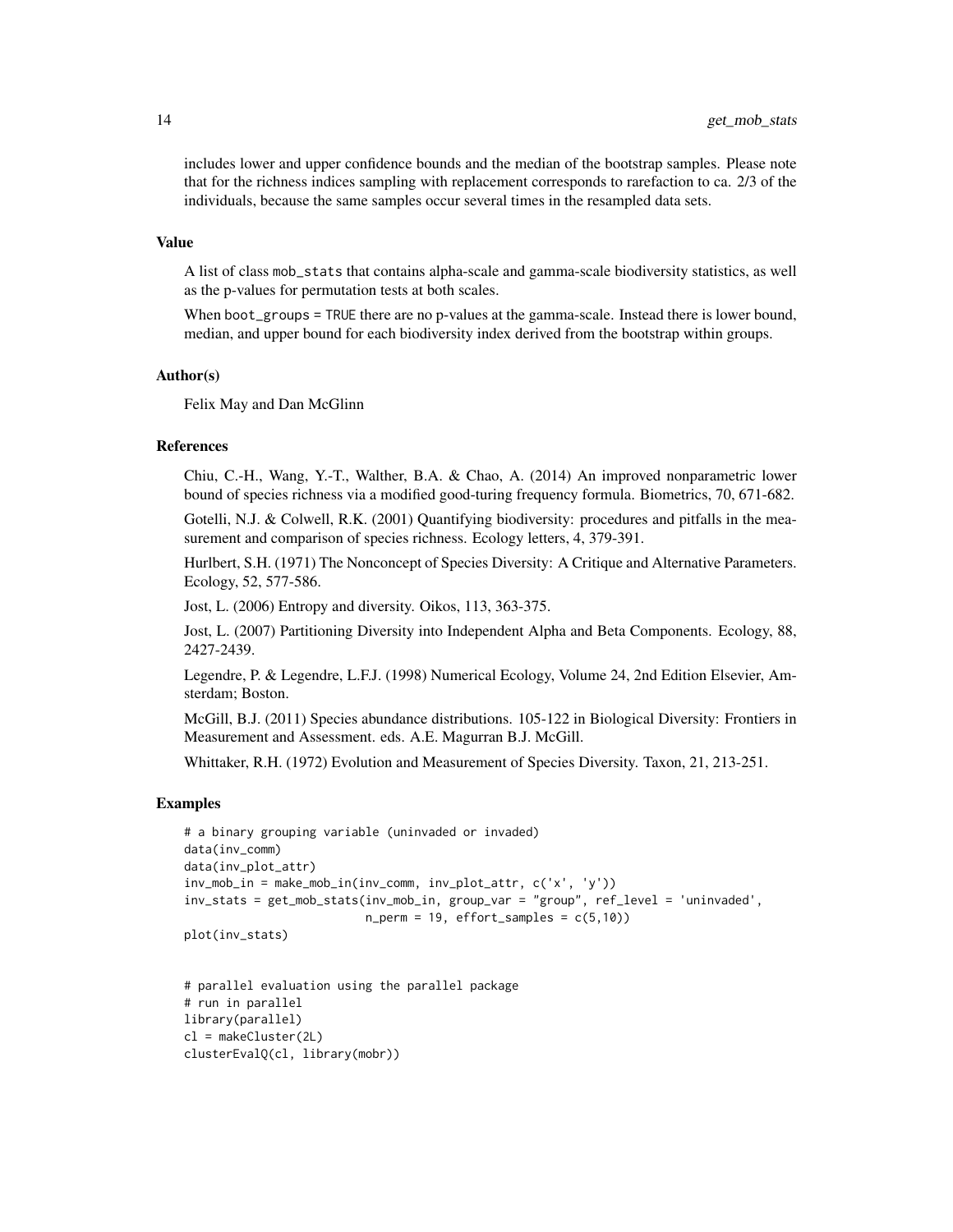```
clusterExport(cl, 'inv_mob_in')
inv_mob_stats = get_mob_stats(inv_mob_in, 'group', ref_level = 'uninvaded',
                              n_perm=999, cl=cl)
```
stopCluster(cl)

get\_null\_comm *Generate a null community matrix*

#### **Description**

Three null models are implemented that randomize different components of community structure while keeping other components constant.

#### Usage

get\_null\_comm(comm, null\_model, groups = NULL)

# Arguments

| comm       | community matrix of abundances with plots as rows and species columns.                                                                                                                                     |
|------------|------------------------------------------------------------------------------------------------------------------------------------------------------------------------------------------------------------|
| null model | a string which specifies which null model to use options include: 'rand_SAD',<br>'rand_N', and 'rand_agg'. See Details for description of each null model.                                                 |
| groups     | optional argument that is a vector of group ids which specify which group each<br>site is associated with. If is NULL then all rows of the community matrix are<br>assumed to be members of the same group |

# Details

This function implements three different nested null models. They are considered nested because at the core of each null model is the random sampling with replacement of the relative abundance distribution (RAD) to generate a random sample of a species abundance distribution (SAD). Here we describe each null model:

- 'rand\_SAD' ... A random SAD is generated using a sample with replacement of individuals from the species pool proportional to their observed relative abundance. This null model will produce an SAD that is of a similar functional form to the observed SAD (Green and Plotkin 2007). The total abundance of the random SAD is the same as the observed SAD but overall species richness will be equal to or less than the observed SAD. This algorithm ignores the group argument. This sampling algorithm is also used in the two other null models 'rand\_N' and 'rand\_agg'.
- 'rand\_N' ... The total number of individuals in a plot is shuffled across all plots (within and between groups). Then for each plot that many individuals are drawn randomly from the group specific relative abundance distribution with replacement for each plot (i.e., using the 'rand\_SAD' algorithm described above. This removes group differences in the total number of individuals in a given plot, but maintains group level differences in their SADs.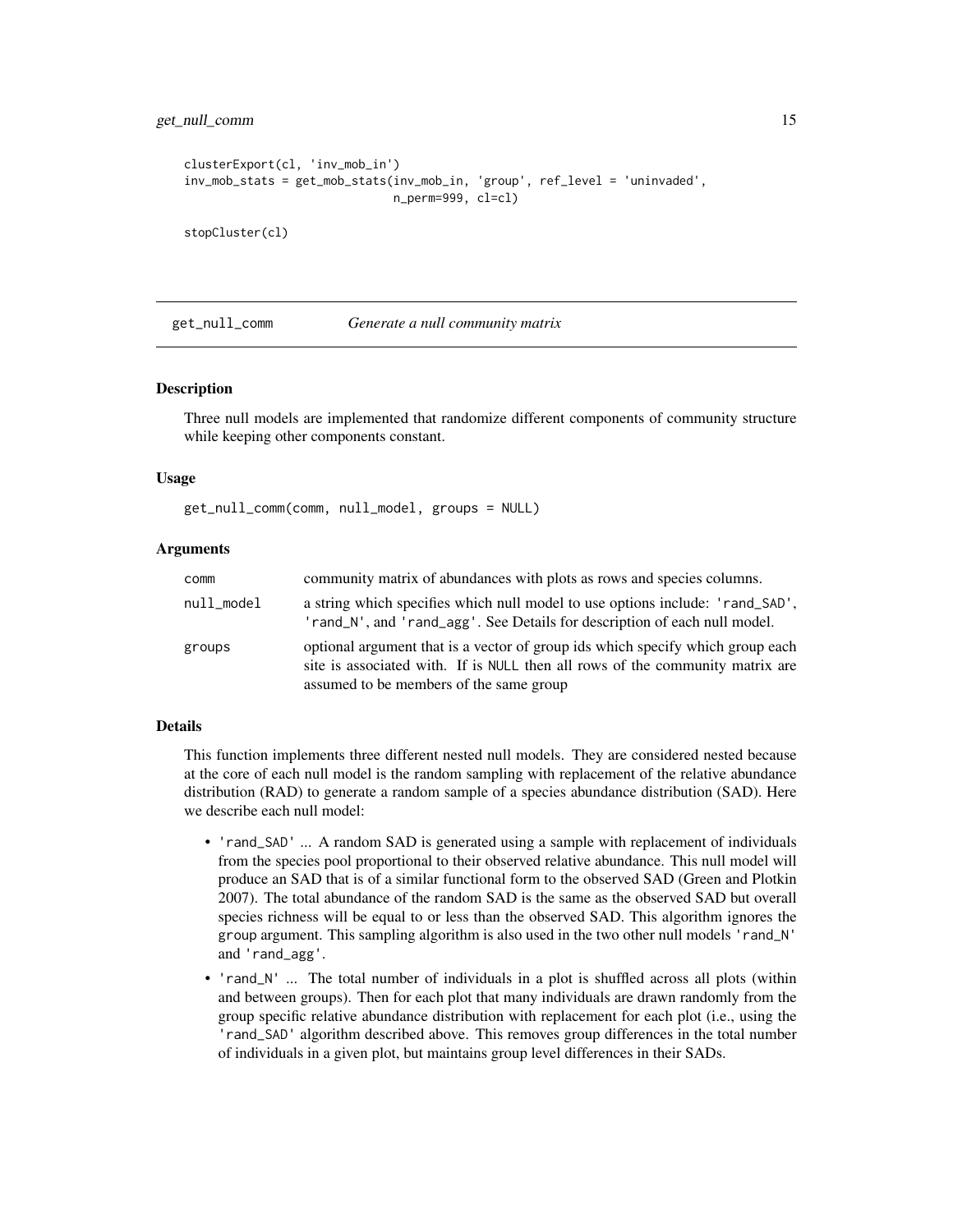<span id="page-15-0"></span>• 'rand\_agg' ... This null model nullifies the spatial structure of individuals (i.e., their aggregation), but it is constrained by the observed total number of individuals in each plot (in contrast to the 'rand\_N' null model), and the group specific SAD (in contrast to the 'rand\_SAD' null model). The other two null models also nullify spatial structure. The 'rand\_agg' null model is identical to the 'rand\_N' null model except that plot abundances are not shuffled.

Replaces depreciated function 'permute\_comm'

#### Value

a site-by-species matrix

#### References

Green, J. L., and J. B. Plotkin. 2007. A statistical theory for sampling species abundances. Ecology Letters 10:1037-1045.

#### Examples

```
S = 3N = 20nplots = 4
comm = matrix( \text{rpois}(S * \text{ nplots}, 1), \text{ ncol} = S, \text{ nrow} = \text{ nplots})comm
groups = rep(1:2, each=2)groups
set.seed(1)
get_null_comm(comm, 'rand_SAD')
# null model 'rand_SAD' ignores groups argument
set.seed(1)
get_null_comm(comm, 'rand_SAD', groups)
set.seed(1)
get_null_comm(comm, 'rand_N')
# null model 'rand_N' does not ignore the groups argument
set.seed(1)
get_null_comm(comm, 'rand_N', groups)
# note that the 'rand_agg' null model is constrained by observed plot abundances
noagg = get_null_comm(comm, 'rand_agg', groups)
noagg
rowSums(comm)
rowSums(noagg)
```
inv\_comm *Invasive plants dataset*

#### Description

Herbaceous plant species counts sites invaded and uninvaded by *Lonicera maackii* (Amur honeysuckle) which is an invasive shrub.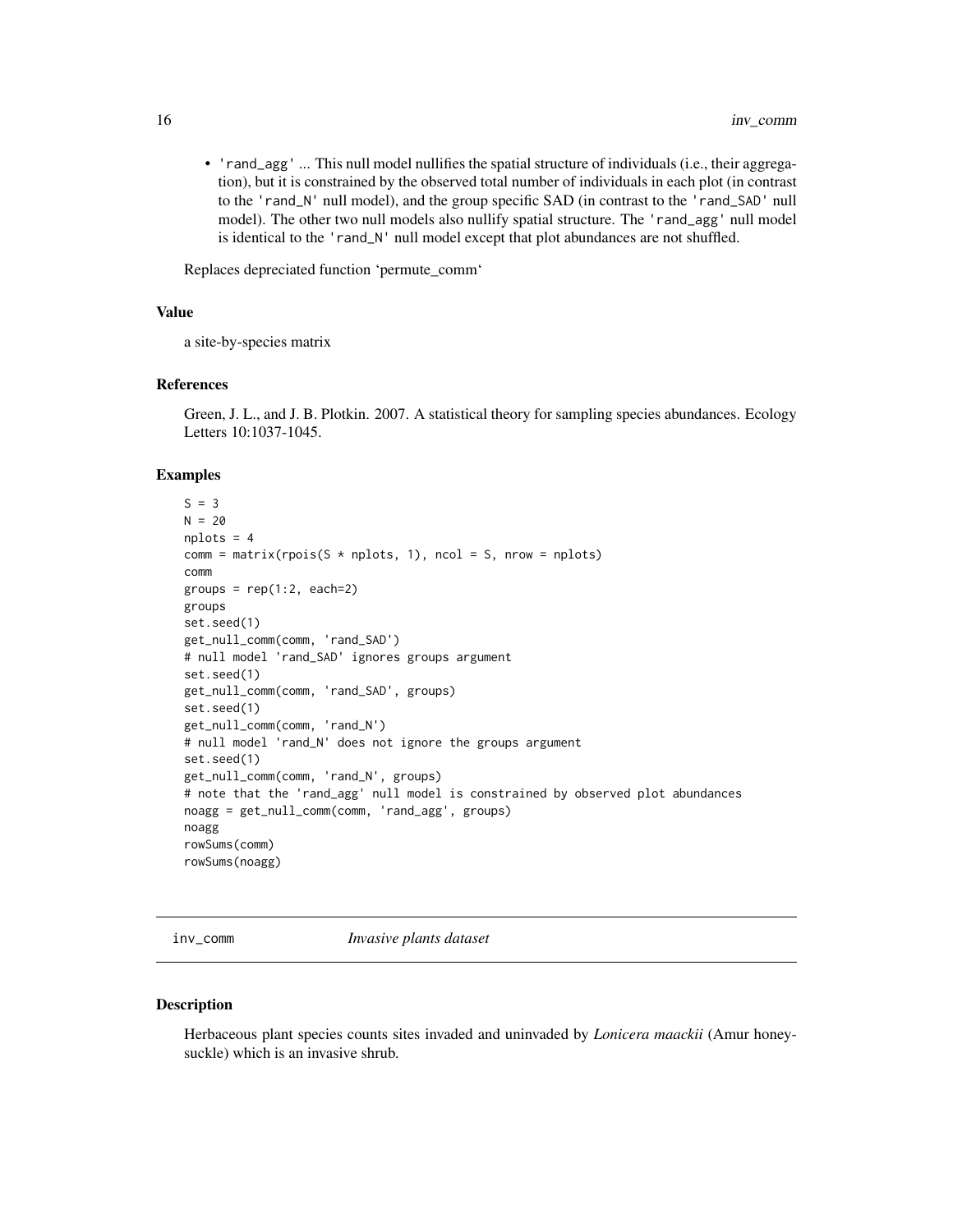# <span id="page-16-0"></span>kNCN\_average 17

# Details

inv\_comm is a site-by-species matrix with individual counts.

inv\_plot\_attr is a data frame with corresponding site variables. The column group specifies whether a site is "invaded" or "uninvaded". This variable is considered a "treatment" in the mob framework. The columns x and y contain the spatial coordinates of the sites.

The data were adapted from Powell et al (2013).

#### References

Powell, K. I., Chase, J. M., & Knight, T. M. (2013). Invasive plants have scale-dependent effects on diversity by altering species-area relationships. Science, 339: 316-318.

# Examples

```
data(inv_comm)
data(inv_plot_attr)
inv_mob_in = make_mob_in(inv_comm, inv_plot_attr)
```

| kNCN_average |  | Construct spatially constrained sample-based rarefaction (sSBR)     |  |
|--------------|--|---------------------------------------------------------------------|--|
|              |  | curve using the $k$ -Nearest-Centroid-neighbor $(k$ -NCN) algorithm |  |

#### Description

This function accumulates samples according their proximity to all previously included samples (their centroid) as opposed to the proximity to the initial focal sample. This ensures that included samples mutually close to each other and not all over the place.

# Usage

```
kNCN_average(
  x,
  n = NULL,coords = NULL,
  repetitions = 1,
 no\_pb = TRUE,
 latlong = FALSE,
  cl = NULL)
```

|        | a mob in object or a community site x species matrix                                                               |
|--------|--------------------------------------------------------------------------------------------------------------------|
|        | number of sites to include.                                                                                        |
| coords | spatial coordinates of the samples. If x is a mob_in object, the function uses its<br>'spat' table as coordinates. |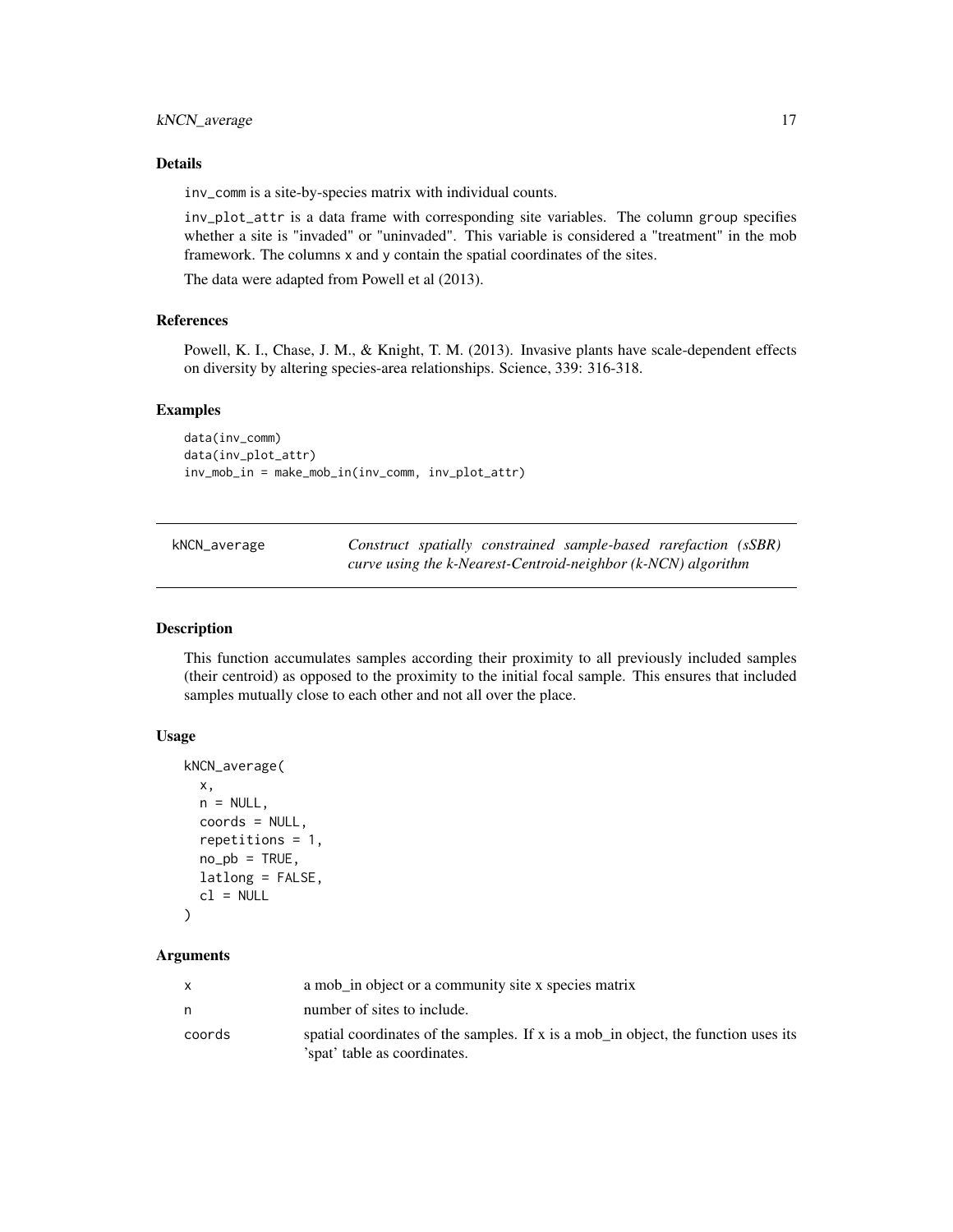<span id="page-17-0"></span>

| repetitions | Number of times to repeat the procedure. Useful in situations where there are<br>many ties in the distance matrix.                                                                                |
|-------------|---------------------------------------------------------------------------------------------------------------------------------------------------------------------------------------------------|
| no_pb       | binary, if TRUE then a progress bar is not printed, defaults to TRUE                                                                                                                              |
| latlong     | if longitude latitudes are supplied                                                                                                                                                               |
| cl          | A cluster object created by makeCluster, or an integer to indicate number of<br>child-processes (integer values are ignored on Windows) for parallel evaluations<br>(see Details on performance). |

# Details

Internally the function constructs one curve per sample whereby each sample serves as the initial sample repetition times. Finally, the average curve is returned.

# Value

a numeric vector of estimated species richness

## Examples

```
data(inv_comm)
data(inv_plot_attr)
inv_mob_in = make_mob_in(inv_comm, inv_plot_attr, coord_names = c('x', 'y'))
kNCN_average(inv_mob_in, n = 5)
```

```
# parallel evaluation using the parallel package
# run in parallel
library(parallel)
cl = makeCluster(2L)
clusterEvalQ(cl, library(mobr))
clusterExport(cl, 'inv_mob_in')
S_kNCN = kNCN_average(inv_mob_in, cl=cl)
```

```
stopCluster(cl)
```
<span id="page-17-1"></span>make\_mob\_in *Create the 'mob\_in' object.*

# Description

The 'mob\_in' object will be passed on for analyses of biodiversity across scales.

# Usage

```
make_mob_in(
  comm,
  plot_attr,
  coord_names = NULL,
```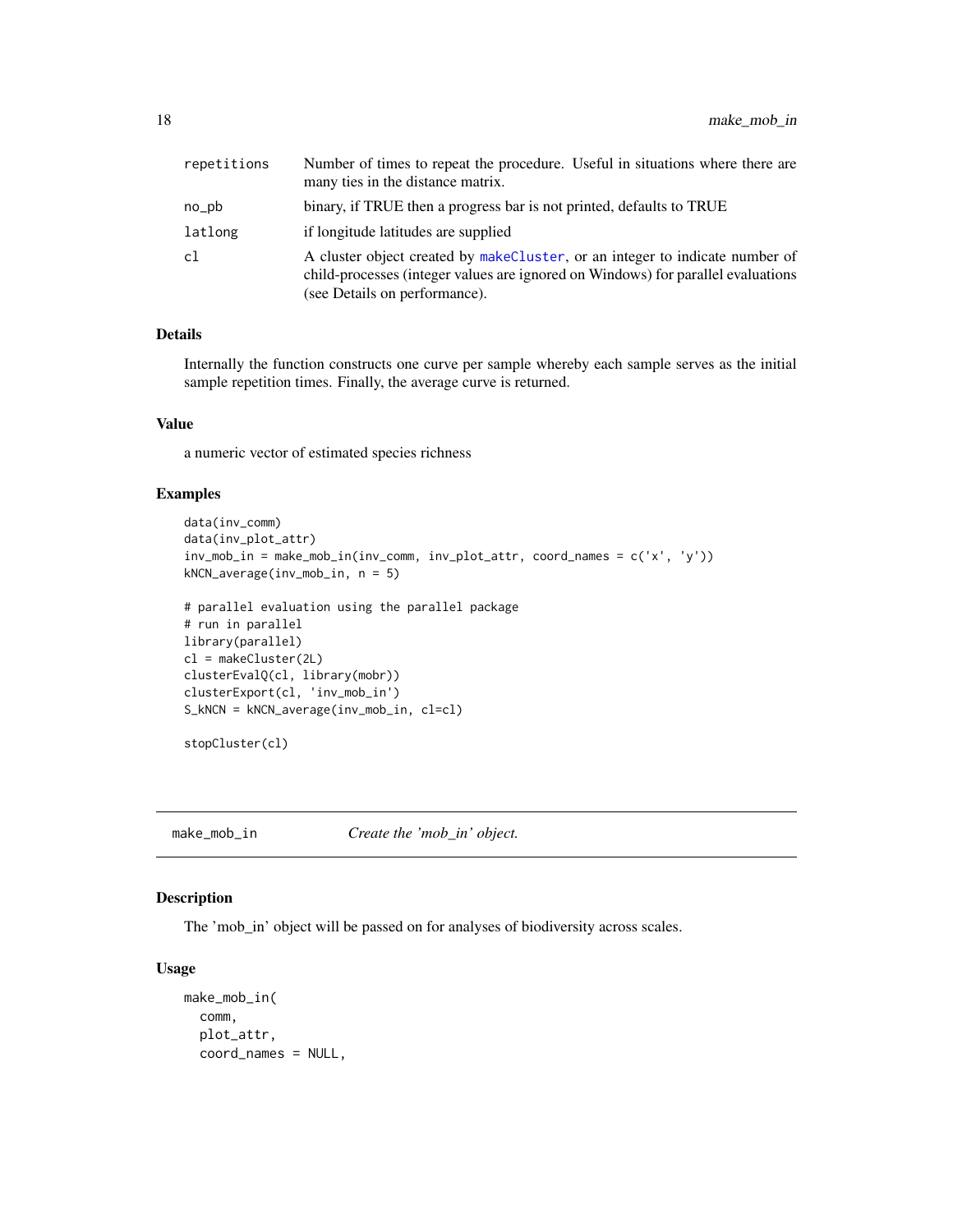```
binary = FALSE,
  latlong = FALSE
\mathcal{L}
```
# Arguments

| comm        | community matrix in which rows are samples (e.g., plots) and columns are<br>species.                                                                                                                                                                                                                                                                                                                                                                                                                                                                                                         |
|-------------|----------------------------------------------------------------------------------------------------------------------------------------------------------------------------------------------------------------------------------------------------------------------------------------------------------------------------------------------------------------------------------------------------------------------------------------------------------------------------------------------------------------------------------------------------------------------------------------------|
| plot_attr   | matrix which includes the environmental attributes and spatial coordinates of<br>the plots. Environmental attributes are mandatory, while spatial coordinates are<br>optional.                                                                                                                                                                                                                                                                                                                                                                                                               |
| coord_names | character vector with the names of the columns of plot_attr that specify the<br>coordinates of the samples. Defaults to NULL (no coordinates). When provid-<br>ing coordinate names, the order the names are provided matters when working<br>with latitude-longitude coordinates (i.e., argument latlong = TRUE, and it is ex-<br>pected that the column specifying the x-coordinate or the longitude is provided<br>first, y-coordinate or latitude provided second. To provide coordinate names use<br>the following syntax: $coord_names = c('longitude_col_name', 'latitude_col_name')$ |
| binary      | Boolean, defaults to FALSE. Whether the plot by species matrix "comm" is in<br>abundances or presence/absence.                                                                                                                                                                                                                                                                                                                                                                                                                                                                               |
| latlong     | Boolean, defaults to FALSE. Whether the coordinates are latitude-longitudes.<br>If TRUE, distance calculations by downstream functions are based upon great<br>circle distances rather than Euclidean distances. Note latitude-longitudes should<br>be in decimal degree.                                                                                                                                                                                                                                                                                                                    |

# Value

a "mob\_in" object with four attributes. "comm" is the plot by species matrix. "env" is the environmental attribute matrix, without the spatial coordinates. "spat" contains the spatial coordinates (1-D or 2-D). "tests" specifies whether each of the three tests in the biodiversity analyses is allowed by data.

# Author(s)

Dan McGlinn and Xiao Xiao

# Examples

```
data(inv_comm)
data(inv_plot_attr)
inv_mob_in = make_mob_in(inv_comm, inv_plot_attr, coord_names = c('x', 'y'))
```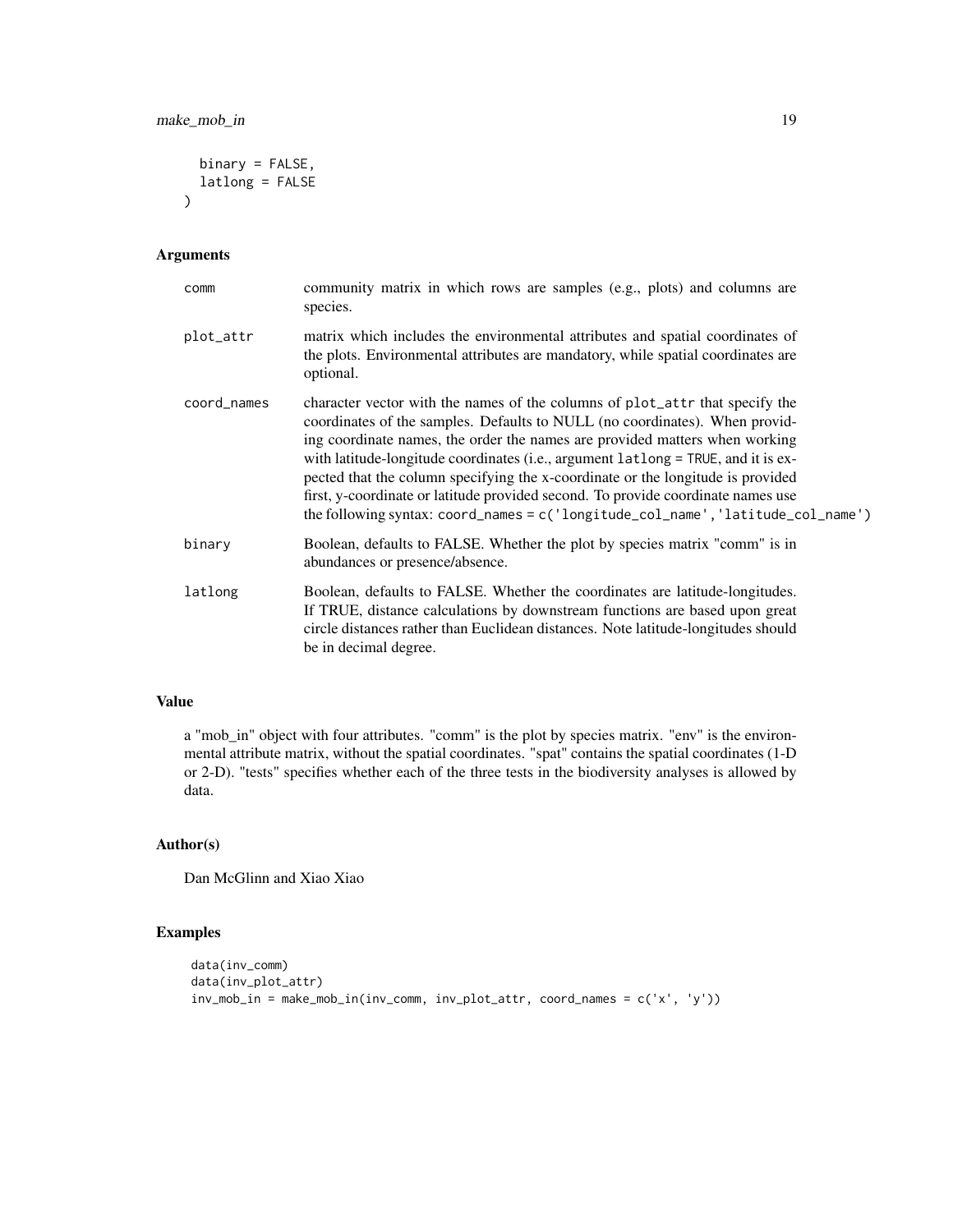# **Description**

The primary aim of this package is to provide ecologist's tools to examine changes in biodiversity across spatial scales. Additionally, the package provides a method to examine how a factor mediates species richness via its effects on different aspects of community structure: total abundance, species commonness, and spatial aggregation of conspecifics.

| plot.mob_out |  | Plot the multiscale MoB analysis output generated by |  |  |  |
|--------------|--|------------------------------------------------------|--|--|--|
|              |  | get_delta_stats.                                     |  |  |  |

# Description

Plot the multiscale MoB analysis output generated by get\_delta\_stats.

# Usage

```
## S3 method for class 'mob_out'
plot(
  x,
  stat = "b1",\log 2 = "",scale_by = NULL,display = c("S ~ effort", "effect ~ grad", "stat ~ effort"),eff_sub_effort = TRUE,
  eff\_log\_base = 2,
  eff_disp_pts = TRUE,
  eff_disp_smooth = FALSE,
  ...
)
```
#### Arguments

|  | a mob_out class object |
|--|------------------------|

stat a character string that specifies what statistic should be used in the effect size plots. Options include: c('b0','b1','r','r2','r2adj','f') for the betacoefficients, person correlation coefficient, r-squared, adjusted r-squared, and F-statistic respectively. If the explanatory variable is a factor then 'b1' is the only reasonable option. The default is set to the regression slope 'b1' because this appears to have the strongest statistical power.

<span id="page-19-0"></span>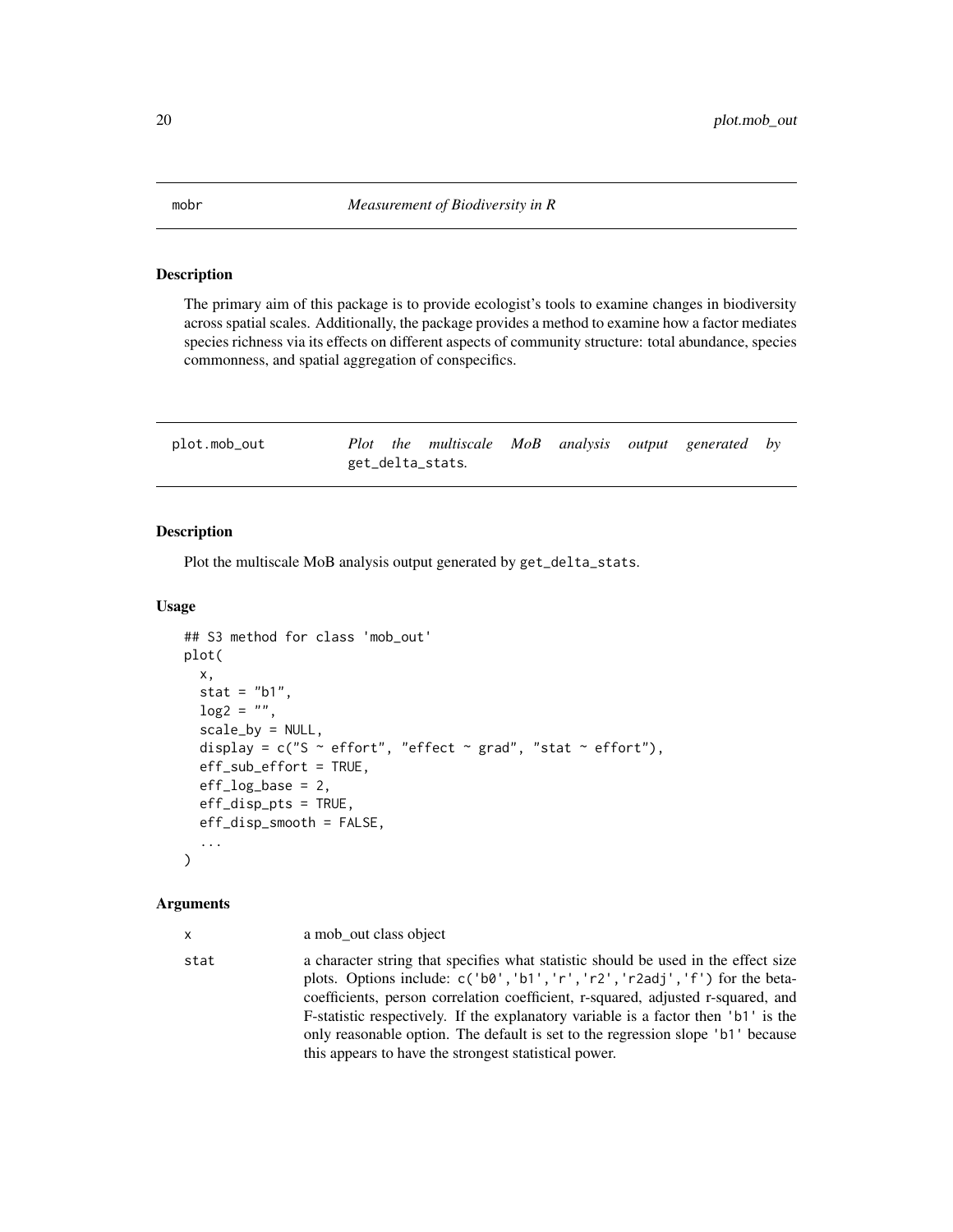| log2            | a character string specifying if the x- or y-axis should be rescale by log base 2.<br>Only applies when display == $'S \sim \text{effort}$   'S $\sim$ effort'. Options include:<br>$c('', 'x', 'y', 'xy')$ for no rescaling, x-axis, y-axis, and both x and y-axes<br>respectively. Default is set to no rescaling. |
|-----------------|----------------------------------------------------------------------------------------------------------------------------------------------------------------------------------------------------------------------------------------------------------------------------------------------------------------------|
| scale_by        | a character string specifying if sampling effort should be rescaled. Options in-<br>clude: NULL, 'indiv', and 'plot' for no rescaling, rescaling to number of in-<br>dividuals, and rescaling to number of plots respectively. The rescaling is carried<br>out using mob_out\$density_stat.                          |
| display         | a string that specifies what graphical panels to display. Options include:                                                                                                                                                                                                                                           |
|                 | • S ~ expl  plot of S versus the explanatory variable                                                                                                                                                                                                                                                                |
|                 | • S ~ effort  plot of S versus sampling effort (i.e., a rarefaction curve)                                                                                                                                                                                                                                           |
|                 | • effect ~ expl  plot of agg., N, and SAD effect size versus explanatory<br>variable                                                                                                                                                                                                                                 |
|                 | • stat ~ effort  plot of summary statistic versus sampling effort                                                                                                                                                                                                                                                    |
|                 | Defaults to 'S ~ effort', 'effect ~ expl', and 'stat ~ effort'.                                                                                                                                                                                                                                                      |
|                 | eff_sub_effort Boolean which determines if only a subset of efforts will be considered in the<br>plot of effect size (i.e., when display = 'effect $\sim$ expl'. Defaults to TRUE to<br>declutter the plots.                                                                                                         |
| eff_log_base    | a positive real number that determines the base of the logarithm that efforts were<br>be distributed across, the larger this number the fewer efforts will be displayed.                                                                                                                                             |
| eff_disp_pts    | Boolean to display the raw effect points, defaults to TRUE                                                                                                                                                                                                                                                           |
| eff_disp_smooth |                                                                                                                                                                                                                                                                                                                      |
|                 | Boolean to display the regressions used to summarize the linear effect of the<br>explanatory variable on the effect sizes, defaults to FALSE                                                                                                                                                                         |
| $\cdots$        | parameters passed to other functions                                                                                                                                                                                                                                                                                 |

# Value

plots the effect of the SAD, the number of individuals, and spatial aggregation on the difference in species richness

# Author(s)

Dan McGlinn and Xiao Xiao

# Examples

```
data(inv_comm)
data(inv_plot_attr)
inv_mob_in = make_mob_in(inv_comm, inv_plot_attr, coord_names = c('x', 'y'))
inv_mob_out = get_delta_stats(inv_mob_in, 'group', ref_level='uninvaded',
                             type='discrete', log_scale=TRUE, n_perm=4)
plot(inv_mob_out, 'b1')
plot(inv_mob_out, 'b1', scale_by = 'indiv')
```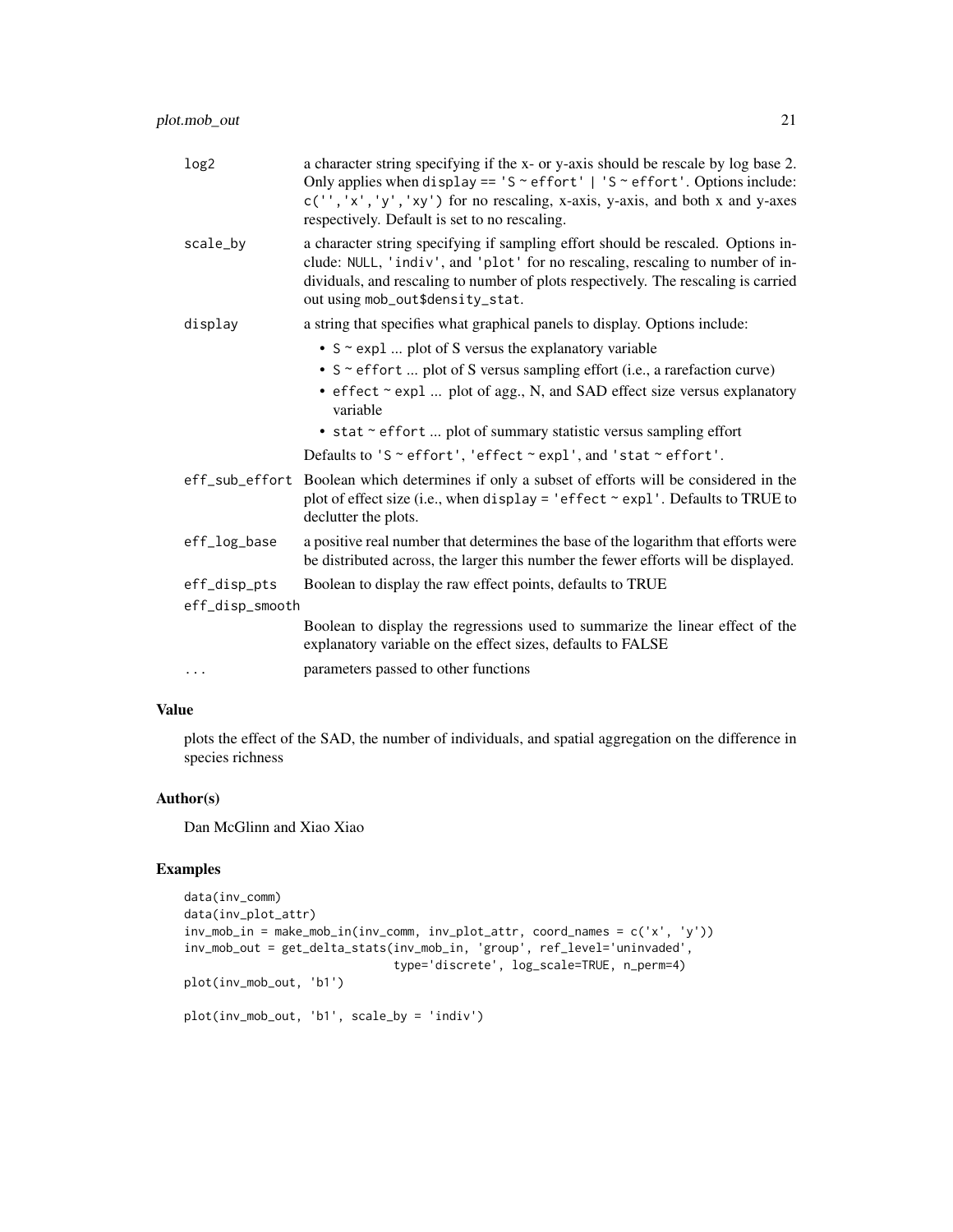<span id="page-21-0"></span>

# Description

Plots a mob\_stats object which is produced by the function get\_mob\_stats. The p-value for each statistic is displayed in the plot title if applicable.

# Usage

```
## S3 method for class 'mob_stats'
plot(
 x,
 index = NULL,
 multi_panel = FALSE,
 col = c("#FFB3B5", "#78D3EC", "#6BDABD", "#C5C0FE", "#E2C288", "#F7B0E6", "#AAD28C"),
 cex. axis = 1.2,...
)
```
# Arguments

| $\mathsf{x}$   | a mob_stats object that has the samples and treatment level statistics                                                                                                                                                                                                                        |
|----------------|-----------------------------------------------------------------------------------------------------------------------------------------------------------------------------------------------------------------------------------------------------------------------------------------------|
| index          | The biodiversity statistics that should be plotted. See get_mob_stats for infor-<br>mation on the indices. By default there is one figure for each index, with panels<br>for alpha- and gamma-scale results as well as for beta-diversity when applicable.                                    |
| $multi\_panel$ | A logical variable. If multi_panel = TRUE then a multipanel plot is produced,<br>which shows observed, rarefied, and asymptotic species richness and S_PIE at<br>the alpha- and gamma-scale. This set of variables conveys a comprehensive<br>picture of the underlying biodiversity changes. |
| col            | a vector of colors for the groups, set to NA if no color is preferred                                                                                                                                                                                                                         |
| cex.axis       | The magnification to be used for axis annotation relative to the current setting<br>of cex. Defaults to 1.2.                                                                                                                                                                                  |
| $\ddotsc$      | additional arguments to provide to boxplot, points, and confidence interval<br>functions                                                                                                                                                                                                      |

# Details

The user may specify which results to plot or simply to plot all the results.

#### Author(s)

Felix May, Xiao Xiao, and Dan McGlinn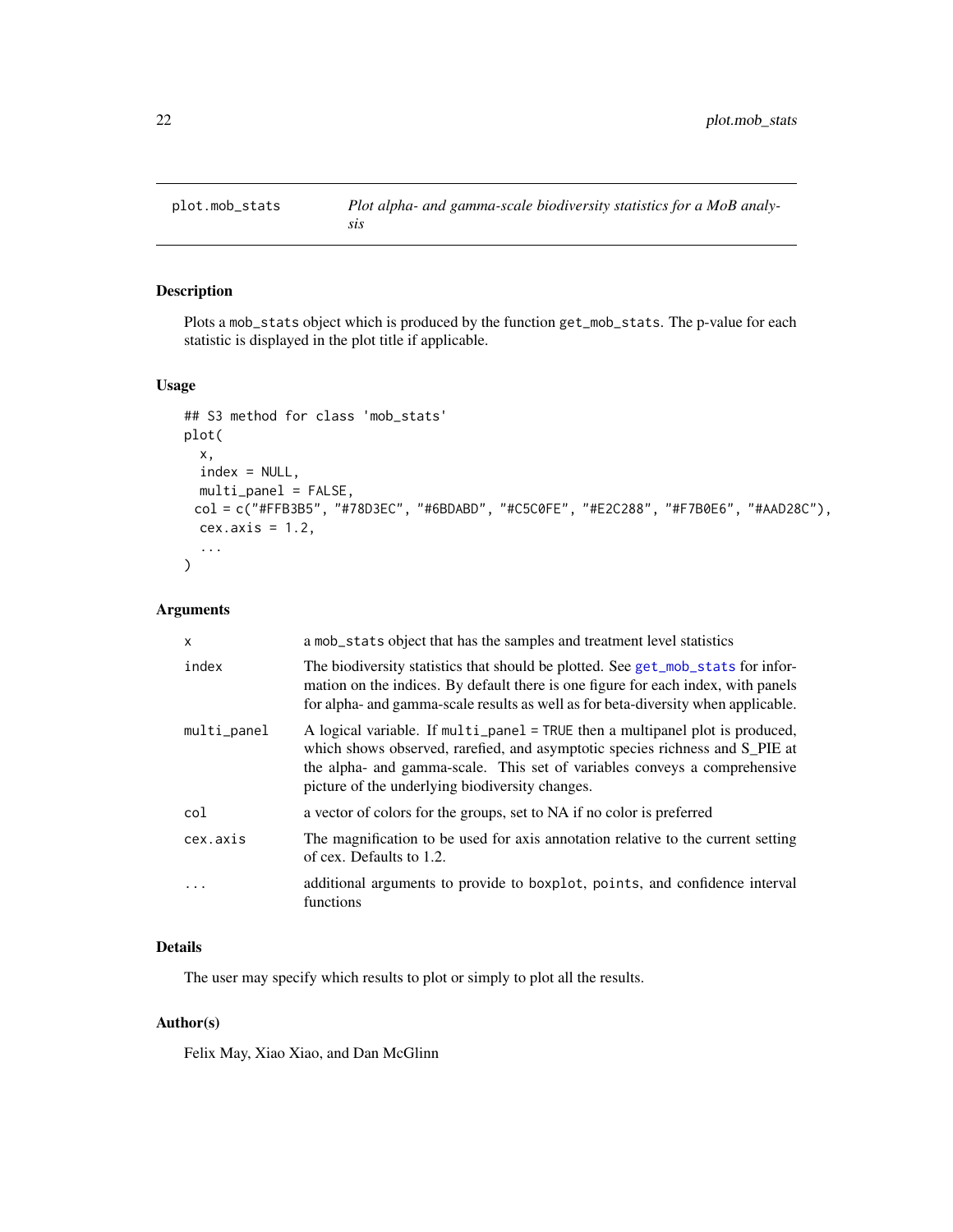#### <span id="page-22-0"></span>plot\_abu 23

# Examples

```
data(inv_comm)
data(inv_plot_attr)
inv_mob_in = make_mob_in(inv_comm, inv_plot_attr)
# without bootstrap CI for gamma-scale
inv_stats = get_mob_stats(inv_mob_in, group_var = "group", n_perm = 20)
plot(inv_stats)
# with bootstrap CI for gamma-scale
inv_stats_boot = get_mob_stats(inv_mob_in, group_var = "group", n_perm = 20,
                               boot_groups=TRUE)
plot(inv_stats_boot)
```
plot\_abu *Plot distributions of species abundance*

# Description

Plot distributions of species abundance

# Usage

```
plot_abu(
 mob_in,
  group_var,
 ref_level = NULL,
  type = c("sad", "rad"),
 pooled = FALSE,
 col = NULL,1wd = 3,\log = \sqrt[n]{n},
  leg_loc = "topleft"
)
```

| $mob_in$  | a 'mob_in' class object produced by 'make_mob_in'                                                                                                                                   |
|-----------|-------------------------------------------------------------------------------------------------------------------------------------------------------------------------------------|
| group_var | String that specifies which field in mob_in\$env the data should be grouped by                                                                                                      |
| ref level | String that defines the reference level of group_var to which all other groups are<br>compared with, defaults to NULL. If NULL then the default contrasts of group_var<br>are used. |
| type      | either 'sad' or 'rad' for species abundance vs rank abundance distribution                                                                                                          |
| pooled    | Boolean defaults to FALSE which specifies that abundances should not be pooled<br>at the group level, TRUE specifies that they should be pooled                                     |
| col       | optional vector of colors.                                                                                                                                                          |
| 1wd       | a number which specifies the width of the lines                                                                                                                                     |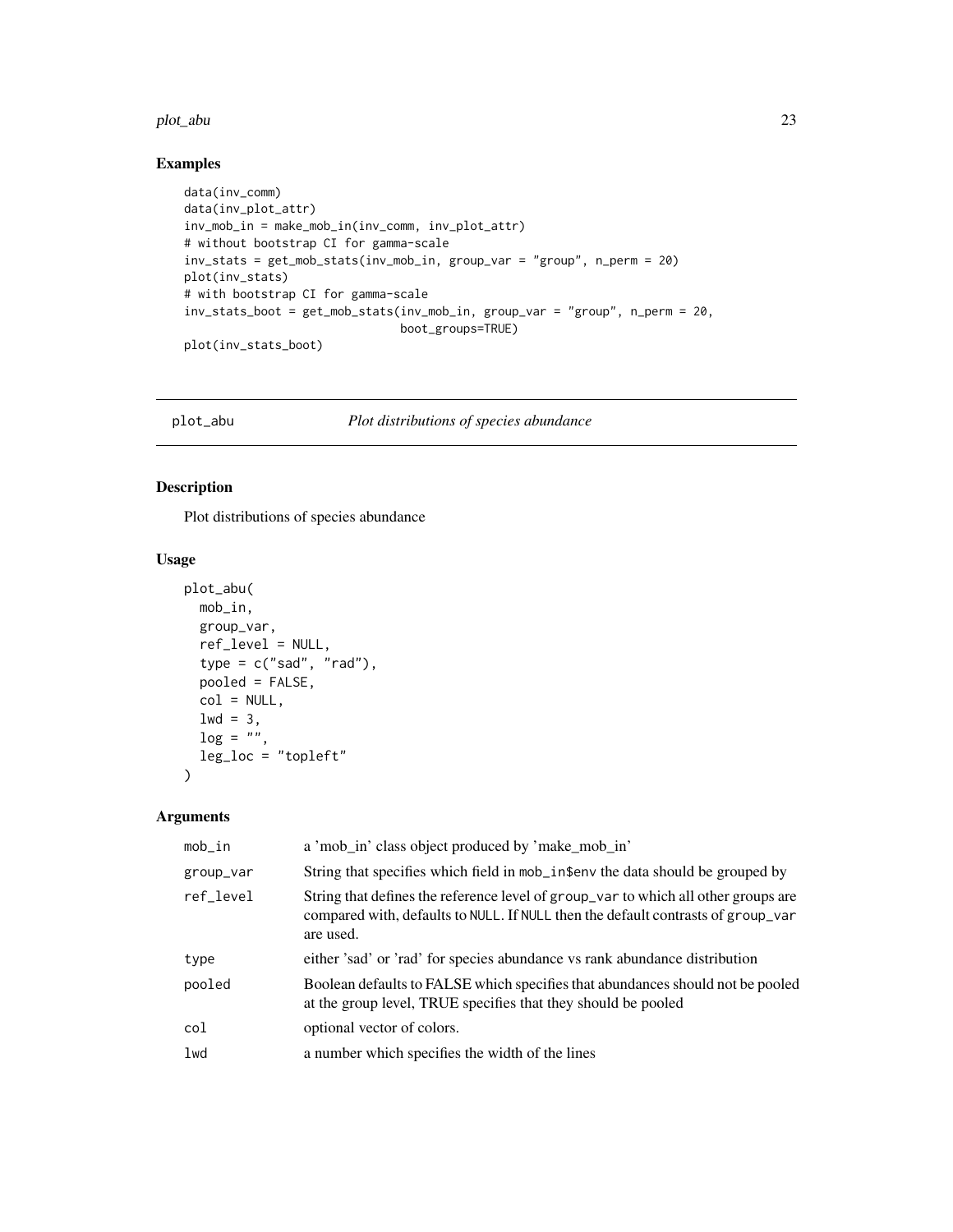<span id="page-23-0"></span>

| log     | a string that specifies if any axes are to be log transformed, options include 'x',<br>'y' or 'xy' in which either the x-axis, y-axis, or both axes are log transformed<br>respectively |
|---------|-----------------------------------------------------------------------------------------------------------------------------------------------------------------------------------------|
| leg_loc | a string that specifies the location of the legend, options include: 'lowerleft',<br>'topleft', 'loweright','topright'                                                                  |

# Examples

```
data(inv_comm)
data(inv_plot_attr)
inv_mob_in = make_mob_in(inv_comm, inv_plot_attr, coord_names = c('x', 'y'))
plot_abu(inv_mob_in, 'group', 'uninvaded', type='sad', pooled=FALSE, log='x')
plot_abu(inv_mob_in, 'group', 'uninvaded', type='rad', pooled=TRUE, log='x')
```

| D.L<br>O<br>т |  |  |  |
|---------------|--|--|--|
|---------------|--|--|--|

Plot the relationship between the number of plots and the number of *individuals*

#### Description

The MoB methods assume a linear relationship between the number of plots and the number of individuals. This function provides a means of verifying the validity of this assumption

## Usage

plot\_N(comm, n\_perm = 1000)

# Arguments

| comm   | community matrix with sites as rows and species as columns |
|--------|------------------------------------------------------------|
| n_perm | number of permutations to average across, defaults to 1000 |

# Author(s)

Dan McGlinn

# Examples

data(inv\_comm) plot\_N(inv\_comm)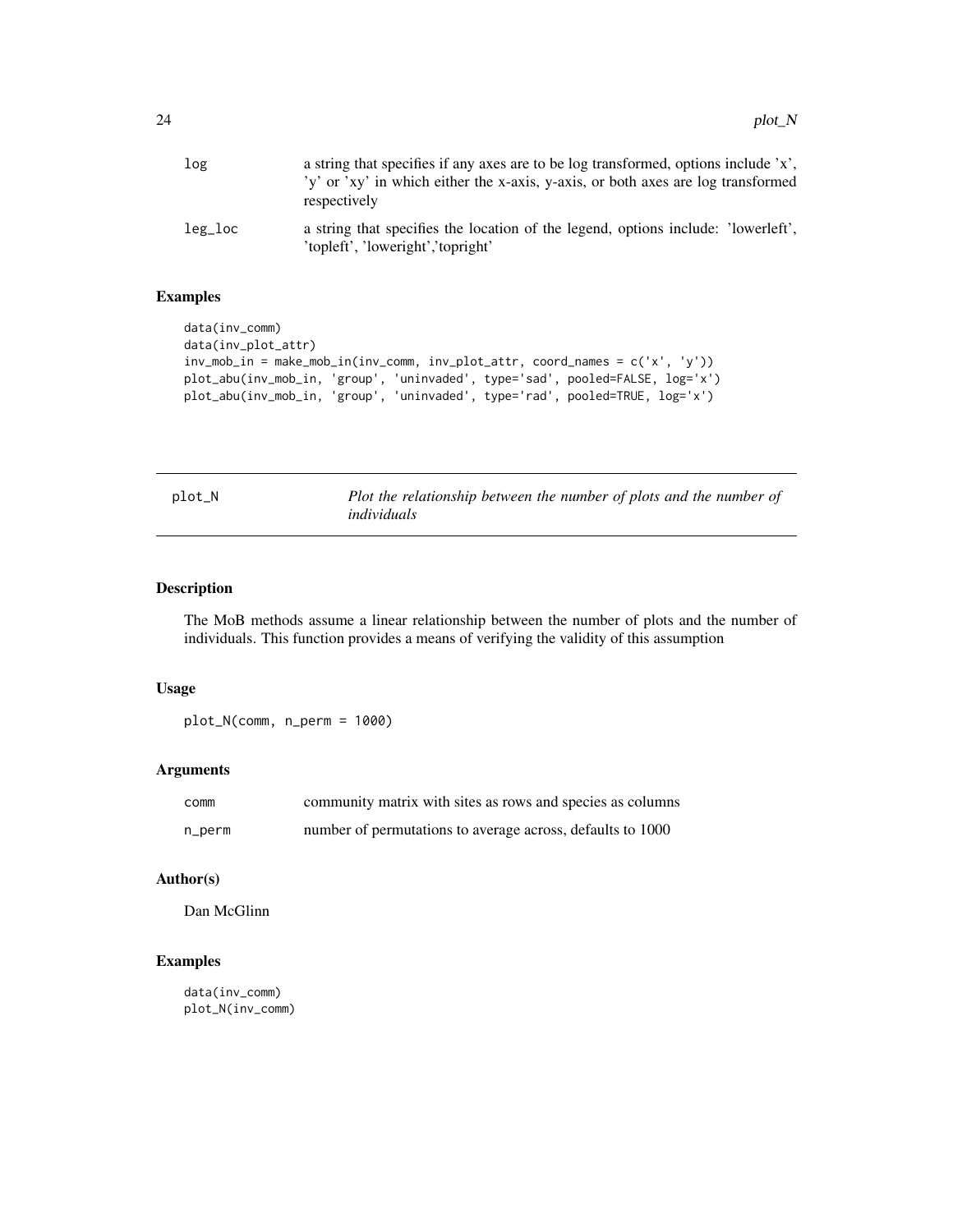<span id="page-24-0"></span>plot\_rarefaction *Plot rarefaction curves for each treatment group*

# Description

Plot rarefaction curves for each treatment group

# Usage

```
plot_rarefaction(
 mob_in,
 group_var,
 ref_level = NULL,
 method,
 dens_ratio = 1,
 pooled = TRUE,
  spat_algo = NULL,
  col = NULL,1wd = 3,\log = \frac{n}{n},
 leg_loc = "topleft",
  ...
)
```

| mob_in    | an object of class mob_in created by make_mob_in()                                                                                                                                                                                                                                                                                                         |
|-----------|------------------------------------------------------------------------------------------------------------------------------------------------------------------------------------------------------------------------------------------------------------------------------------------------------------------------------------------------------------|
| group_var | String that specifies which field in mob_in\$env the data should be grouped by                                                                                                                                                                                                                                                                             |
| ref_level | String that defines the reference level of group_var to which all other groups are<br>compared with, defaults to NULL. If NULL then the default contrasts of group_var<br>are used.                                                                                                                                                                        |
| method    | a character string that specifies the method of rarefaction curve construction it<br>can be one of the following:                                                                                                                                                                                                                                          |
|           | • 'IBR'  individual-based rarefaction in which species are accumulated by<br>randomly sampling individuals                                                                                                                                                                                                                                                 |
|           | • 'SBR'  sample-based rarefaction in which species are accumulated by<br>randomly sampling samples (i.e., plots). Note that within plot spatial ag-<br>gregation is maintained with this approach. Although this curve is imple-<br>mented here, it is not used in the current version of the MoB framework                                                |
|           | • 'nsSBR'  non-spatial, sampled-based rarefaction in which species are<br>accumulated by randomly sampling samples that represent a spatially ran-<br>dom sample of individuals (i.e., no with-in plot spatial aggregation). The<br>argument dens_ratio must also be set otherwise this sampling results in a<br>curve identical to the IBR (see Details). |
|           | • 'sSBR'  spatial sample-based rarefaction in which species are accumu-<br>lated by including spatially proximate samples first.                                                                                                                                                                                                                           |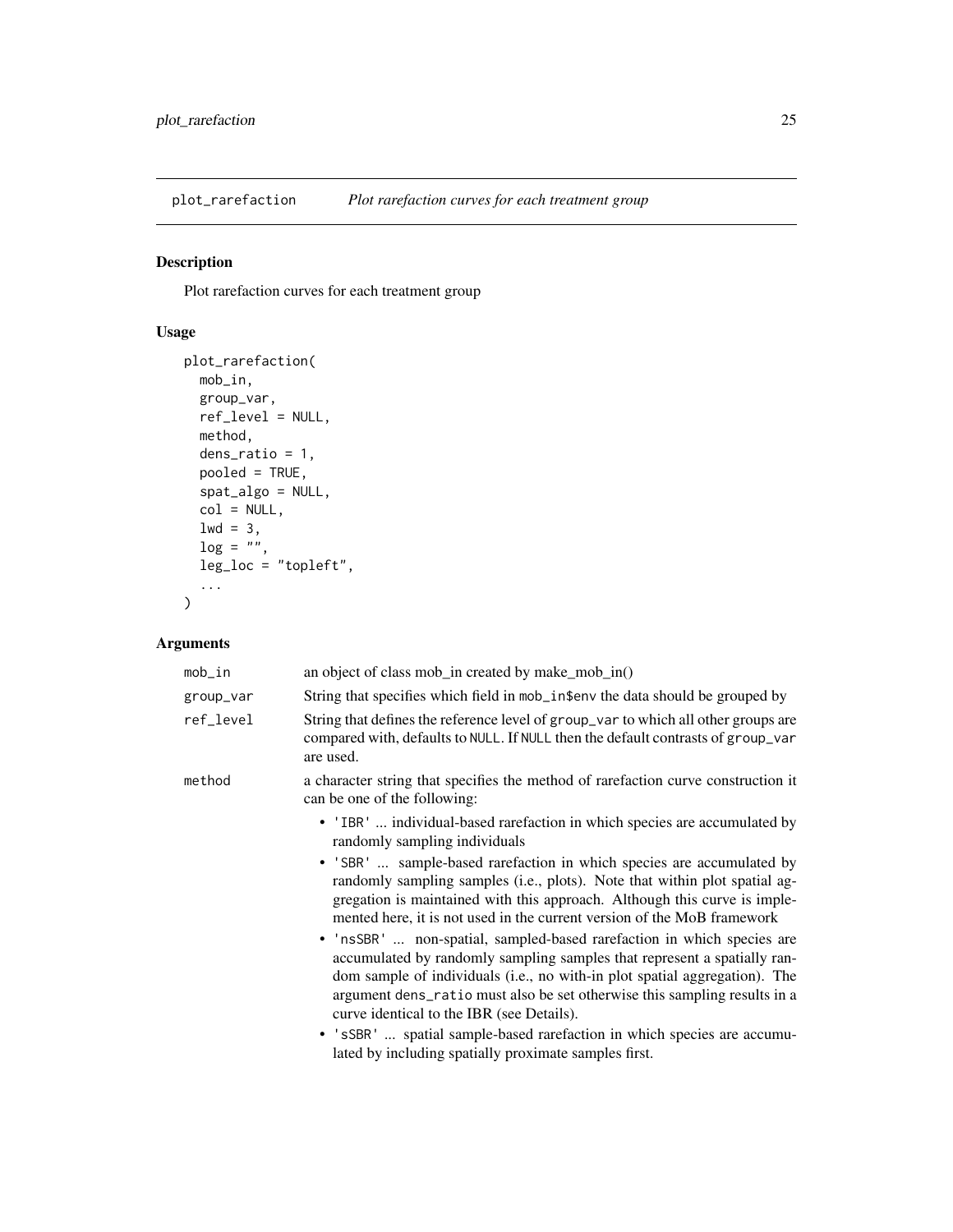<span id="page-25-0"></span>

| dens_ratio | the ratio of individual density between a reference group and the community<br>data (i.e., x) under consideration. This argument is used to rescale the rarefaction<br>curve when estimating the effect of individual density on group differences in<br>richness.                                                     |
|------------|------------------------------------------------------------------------------------------------------------------------------------------------------------------------------------------------------------------------------------------------------------------------------------------------------------------------|
| pooled     | Boolean specifying if samples should be pooled at the group level or not. De-<br>faults to TRUE. This argument only applies when the individual based rarefac-<br>tion is used (i.e., method = $'$ indiv')                                                                                                             |
| spat_algo  | character string that can be either: 'kNN' or 'kNCN' for k-nearest neighbor and<br>k-nearest centroid neighbor sampling respectively. It defaults to k-nearest neigh-<br>bor which is a more computationally efficient algorithm that closely approxi-<br>mates the potentially more correct k-NCN algo (see Details). |
| col        | optional vector of colors.                                                                                                                                                                                                                                                                                             |
| lwd        | a number which specifies the width of the lines                                                                                                                                                                                                                                                                        |
| log        | a string that specifies if any axes are to be log transformed, options include 'x',<br>'y' or 'xy' in which either the x-axis, y-axis, or both axes are log transformed<br>respectively                                                                                                                                |
| leg_loc    | a string that specifies the location of the legend, options include: 'lowerleft',<br>'topleft', 'loweright','topright'                                                                                                                                                                                                 |
|            | other arguments to provide to rarefaction                                                                                                                                                                                                                                                                              |
|            |                                                                                                                                                                                                                                                                                                                        |

## Examples

```
data(inv_comm)
data(inv_plot_attr)
inv_mob_in = make_mob_in(inv_comm, inv_plot_attr, coord_names = c('x', 'y'))
# random individual based rarefaction curves
plot_rarefaction(inv_mob_in, 'group', 'uninvaded', 'IBR',
                 pooled=TRUE, leg_loc='bottomright')
plot_rarefaction(inv_mob_in, 'group', 'uninvaded', 'IBR',
                 pooled=FALSE, log='x')
# random sample based rarefaction curves
plot_rarefaction(inv_mob_in, 'group', 'uninvaded', 'SBR', log='xy')
# spatial sample based rarefaction curves
plot_rarefaction(inv_mob_in, 'group', 'uninvaded', 'sSBR', log='xy')
```
<span id="page-25-1"></span>rarefaction *Rarefied Species Richness*

# Description

The expected number of species given a particular number of individuals or samples under random and spatially explicit nearest neighbor sampling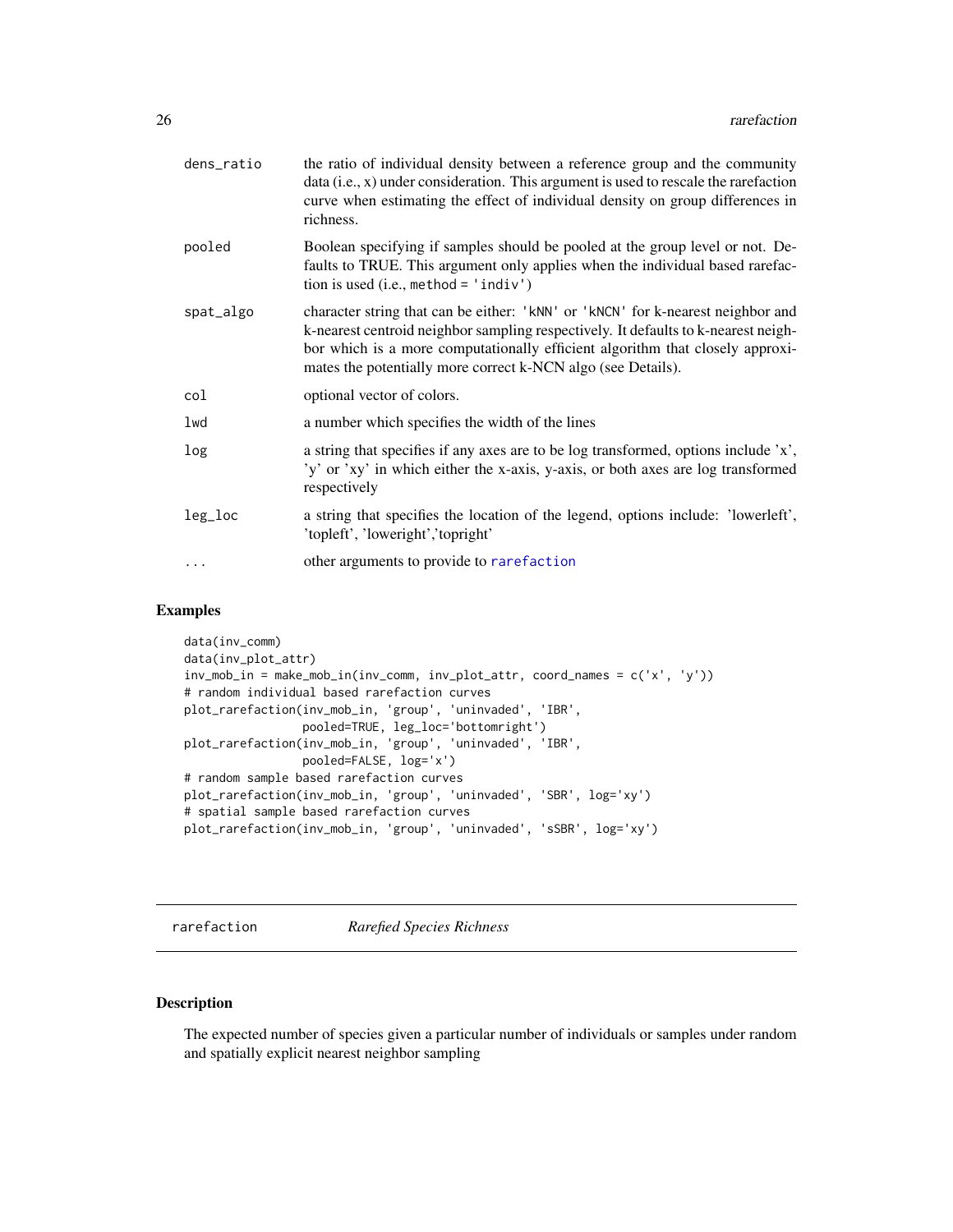#### rarefaction 27

# Usage

```
rarefaction(
 x,
 method,
 effort = NULL,
 coords = NULL,
 latlong = NULL,
 dens_ratio = 1,
 extrapolate = FALSE,
 return_NA = FALSE,
 quiet_mode = FALSE,
 spat_algo = NULL
\mathcal{L}
```

| X          | can either be a: 1) mob_in object, 2) community matrix-like object in which<br>rows represent plots and columns represent species, or 3) a vector which con-<br>tains the abundance of each species.                                                                                                                                                                                                                                                                                                                                                                                                                         |
|------------|------------------------------------------------------------------------------------------------------------------------------------------------------------------------------------------------------------------------------------------------------------------------------------------------------------------------------------------------------------------------------------------------------------------------------------------------------------------------------------------------------------------------------------------------------------------------------------------------------------------------------|
| method     | a character string that specifies the method of rarefaction curve construction it<br>can be one of the following:                                                                                                                                                                                                                                                                                                                                                                                                                                                                                                            |
|            | • 'IBR'  individual-based rarefaction in which species are accumulated by<br>randomly sampling individuals                                                                                                                                                                                                                                                                                                                                                                                                                                                                                                                   |
|            | • 'SBR'  sample-based rarefaction in which species are accumulated by<br>randomly sampling samples (i.e., plots). Note that within plot spatial ag-<br>gregation is maintained with this approach. Although this curve is imple-<br>mented here, it is not used in the current version of the MoB framework<br>· 'nsSBR'  non-spatial, sampled-based rarefaction in which species are<br>accumulated by randomly sampling samples that represent a spatially ran-<br>dom sample of individuals (i.e., no with-in plot spatial aggregation). The<br>argument dens_ratio must also be set otherwise this sampling results in a |
|            | curve identical to the IBR (see Details).<br>• 'sSBR'  spatial sample-based rarefaction in which species are accumu-<br>lated by including spatially proximate samples first.                                                                                                                                                                                                                                                                                                                                                                                                                                                |
| effort     | optional argument to specify what number of individuals or number of samples<br>depending on 'method' to compute rarefied richness as. If not specified all pos-<br>sible values from 1 to the maximum sampling effort are used                                                                                                                                                                                                                                                                                                                                                                                              |
| coords     | an optional matrix of geographic coordinates of the samples. Only required<br>when using the spatial rarefaction method and this information is not already<br>supplied by x. The first column should specify the x-coordinate (e.g., longitude)<br>and the second coordinate should specify the y-coordinate (e.g., latitude)                                                                                                                                                                                                                                                                                               |
| latlong    | Boolean if coordinates are latitude-longitude decimal degrees                                                                                                                                                                                                                                                                                                                                                                                                                                                                                                                                                                |
| dens_ratio | the ratio of individual density between a reference group and the community<br>data (i.e., x) under consideration. This argument is used to rescale the rarefaction<br>curve when estimating the effect of individual density on group differences in<br>richness.                                                                                                                                                                                                                                                                                                                                                           |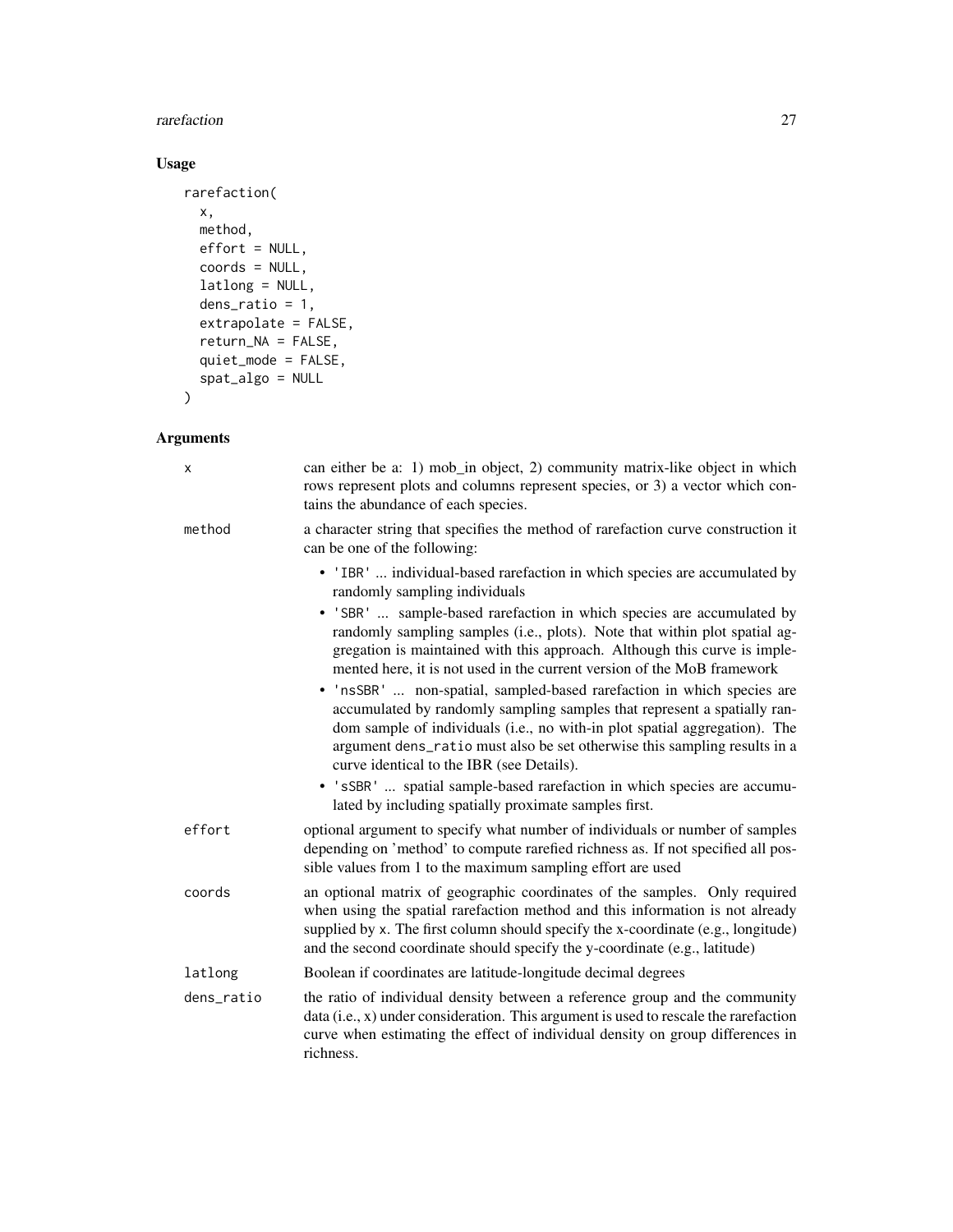| Boolean which specifies if richness should be extrapolated when effort is larger<br>than the number of individuals using the chao1 method. Defaults to FALSE in<br>which case it returns observed richness. Extrapolation is only implemented for<br>individual-based rarefaction (i.e., method = $'$ indiv')          |
|------------------------------------------------------------------------------------------------------------------------------------------------------------------------------------------------------------------------------------------------------------------------------------------------------------------------|
| Boolean defaults to FALSE in which the function returns the observed S when<br>effort is larger than the number of individuals or number of samples (depend-<br>ing on the method of rarefaction). If set to TRUE then NA is returned. Note that<br>this argument is only relevant when extrapolate = FALSE.           |
| Boolean defaults to FALSE, if TRUE then warnings and other non-error mes-<br>sages are suppressed.                                                                                                                                                                                                                     |
| character string that can be either: 'kNN' or 'kNCN' for k-nearest neighbor and<br>k-nearest centroid neighbor sampling respectively. It defaults to k-nearest neigh-<br>bor which is a more computationally efficient algorithm that closely approxi-<br>mates the potentially more correct k-NCN algo (see Details). |
|                                                                                                                                                                                                                                                                                                                        |

### Details

The analytical formulas of Cayuela et al. (2015) are used to compute the random sampling expectation for the individual and sampled based rarefaction methods. The spatially constrained rarefaction curve (Chiarucci et al. 2009) also known as the sample-based accumulation curve (Gotelli and Colwell 2001) can be computed in one of two ways which is determined by the argument spat\_algo. In the kNN approach each plot is accumulated by the order of their spatial proximity to the original focal cell. If plots have the same distance from the focal plot then one is chosen randomly to be sampled first. In the kNCN approach, a new centroid is computed after each plot is accumulated, then distances are recomputed from that new centroid to all other plots and the next nearest is sampled. The kNN is faster because the distance matrix only needs to be computed once, but the sampling of kNCN which simultaneously minimizes spatial distance and extent is more similar to an actual person searching a field for species. For both kNN and kNCN, each plot in the community matrix is treated as a starting point and then the mean of these n possible accumulation curves is computed.

For individual-based rarefaction if effort is greater than the number of individuals and extrapolate = TRUE then the Chao1 method is used (Chao 1984, 1987). The code used to perform the extrapolation was ported from iNext::D0.hat found at <https://github.com/JohnsonHsieh/iNEXT>. T. C. Hsieh, K. H. Ma and Anne Chao are the original authors of the iNEXT package.

If effort is greater than sample size and extrapolate = FALSE then the observed number of species is returned.

#### Value

A vector of rarefied species richness values

#### Author(s)

Dan McGlinn and Xiao Xiao

#### References

Cayuela, L., N.J. Gotelli, & R.K. Colwell (2015) Ecological and biogeographic null hypotheses for comparing rarefaction curves. Ecological Monographs, 85, 437-454. Appendix A: http://esapubs.org/archive/mono/M085/01 A.php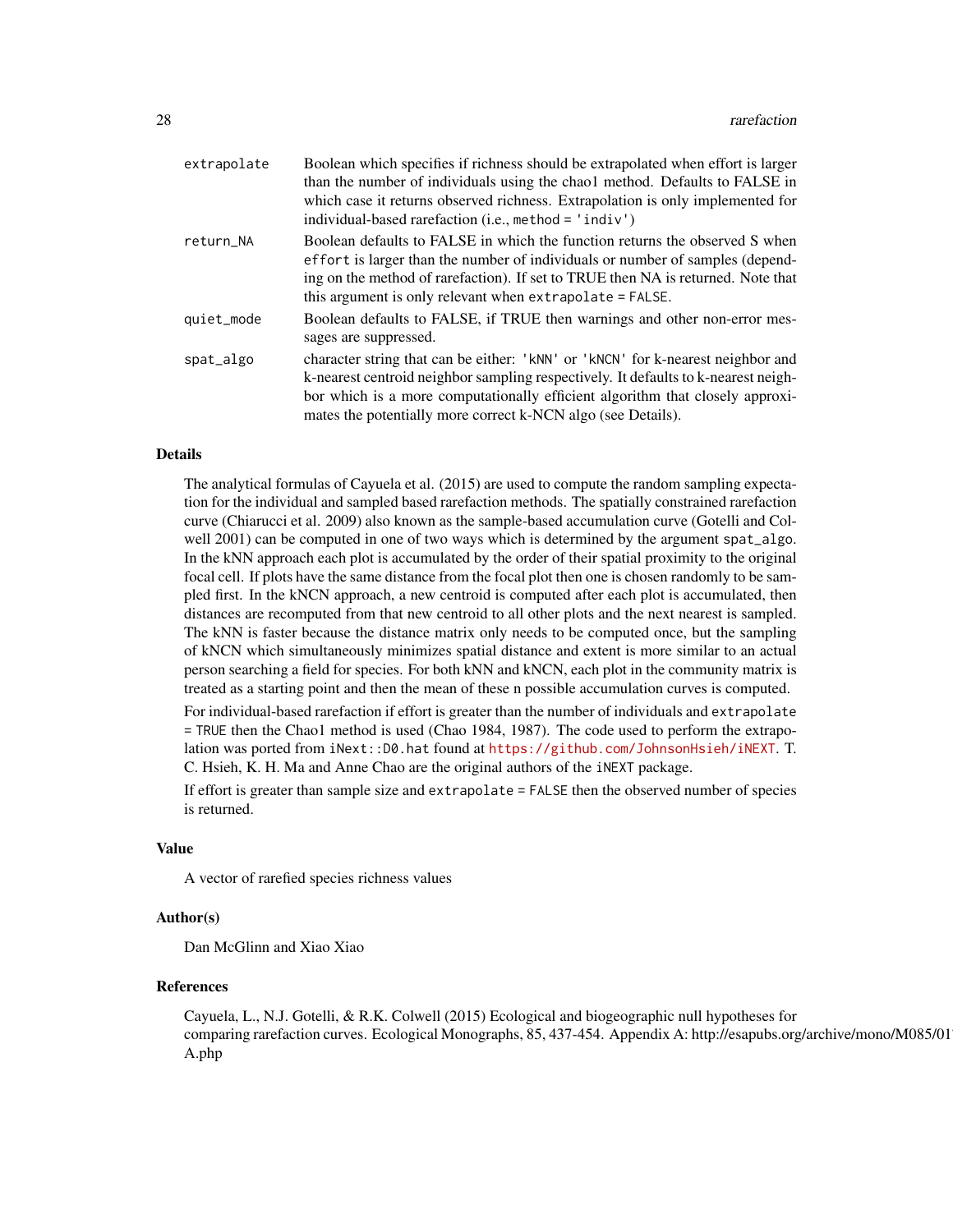<span id="page-28-0"></span>Chao, A. (1984) Nonparametric estimation of the number of classes in a population. Scandinavian Journal of Statistics, 11, 265-270.

Chao, A. (1987) Estimating the population size for capture-recapture data with unequal catchability. Biometrics, 43, 783-791.

Chiarucci, A., G. Bacaro, D. Rocchini, C. Ricotta, M. Palmer, & S. Scheiner (2009) Spatially constrained rarefaction: incorporating the autocorrelated structure of biological communities into sample-based rarefaction. Community Ecology, 10, 209-214.

Gotelli, N.J. & Colwell, R.K. (2001) Quantifying biodiversity: procedures and pitfalls in the measurement and comparison of species richness. Ecology Letters, 4, 379-391.

#### Examples

```
data(inv_comm)
data(inv_plot_attr)
sad = colSums(inv_comm)
inv_{m}ob_in = make_mob_in(inv_comm, inv_plot_attr, coord_names = c('x', 'y'))# rarefaction can be performed on different data inputs
# all three give same answer
# 1) the raw community site-by-species matrix
rarefaction(inv_comm, method='IBR', effort=1:10)
# 2) the SAD of the community
rarefaction(inv_comm, method='IBR', effort=1:10)
# 3) a mob_in class object
# rescaling of individual based rarefaction
# when the density ratio is 1 the richness values are
# identical to unscale rarefaction
rarefaction(inv_comm, method='IBR', effort=1:10, dens_ratio=1)
# however the curve is either shrunk when density is higher than
# the reference value (i.e., dens_ratio < 1)
rarefaction(inv_comm, method='IBR', effort=1:10, dens_ratio=0.5)
# the curve is stretched when density is lower than the
# reference value (i.e., dens_ratio > 1)
rarefaction(inv_comm, method='IBR', effort=1:10, dens_ratio=1.5)
# sample based rarefaction under random sampling
rarefaction(inv_comm, method='SBR')
# sampled based rarefaction under spatially explicit nearest neighbor sampling
rarefaction(inv_comm, method='sSBR', coords=inv_plot_attr[ , c('x','y')],
            latlong=FALSE)
# the syntax is simpler if supplying a mob_in object
rarefaction(inv_mob_in, method='sSBR', spat_algo = 'kNCN')
rarefaction(inv_mob_in, method='sSBR', spat_algo = 'kNN')
```
subset.mob\_in *Subset the rows of the mob data input object*

#### **Description**

This function subsets the rows of comm, env, and spat attributes of the mob\_in object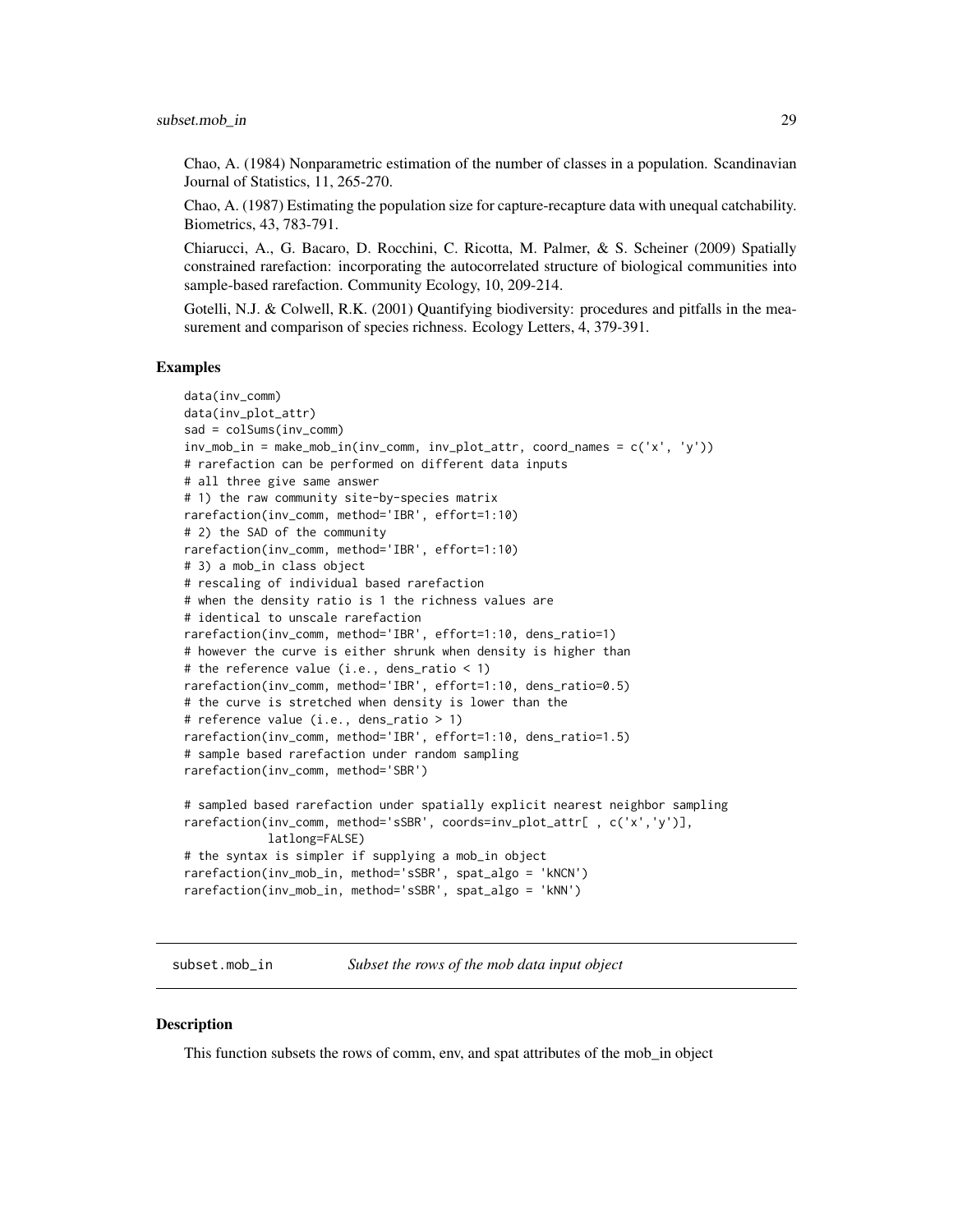#### <span id="page-29-0"></span>Usage

```
## S3 method for class 'mob_in'
subset(x, subset, type = "string", drop_levels = FALSE, ...)
```
# Arguments

| an object of class mob in created by make_mob_in                                                                       |
|------------------------------------------------------------------------------------------------------------------------|
| expression indicating elements or rows to keep: missing values are taken as<br>false.                                  |
| specifies the type of object the argument subset specifies, may be: string,<br>integer, or logical, defaults to string |
| Boolean if TRUE unused levels are removed from factors in mob insenv                                                   |
| parameters passed to other functions                                                                                   |
|                                                                                                                        |

#### Examples

```
data(inv_comm)
data(inv_plot_attr)
inv_mob_in = make_mob_in(inv_comm, inv_plot_attr, coord_names = c('x', 'y'))
subset(inv_mob_in, group == 'invaded')
subset(inv_mob_in, 1:4, type='integer')
subset(inv_mob_in, 1:4, type='integer', drop_levels=TRUE)
sub_log = c(TRUE, FALSE, TRUE, rep(FALSE, nrow(inv_mob_in$comm) - 3))
subset(inv_mob_in, sub_log, type='logical')
```
tank\_comm *Cattle tank data set*

#### Description

Species counts of aquatic macro-invertebrates from experimental freshwater ponds ("cattle tanks") with two different nutrient treatments.

# Details

tank\_comm is a site-by-species matrix with individual counts.

tank\_plot\_attr is a data frame with corresponding site variables. The column group specifies whether a pond has received a "high" or "low" nutrient treatment. The columns x and y contain the spatial coordinates of the sites.

The data were adapted from Chase (2010).

#### References

Chase, J. M. (2010). Stochastic community assembly causes higher biodiversity in more productive environments. Science. 328:1388-1391.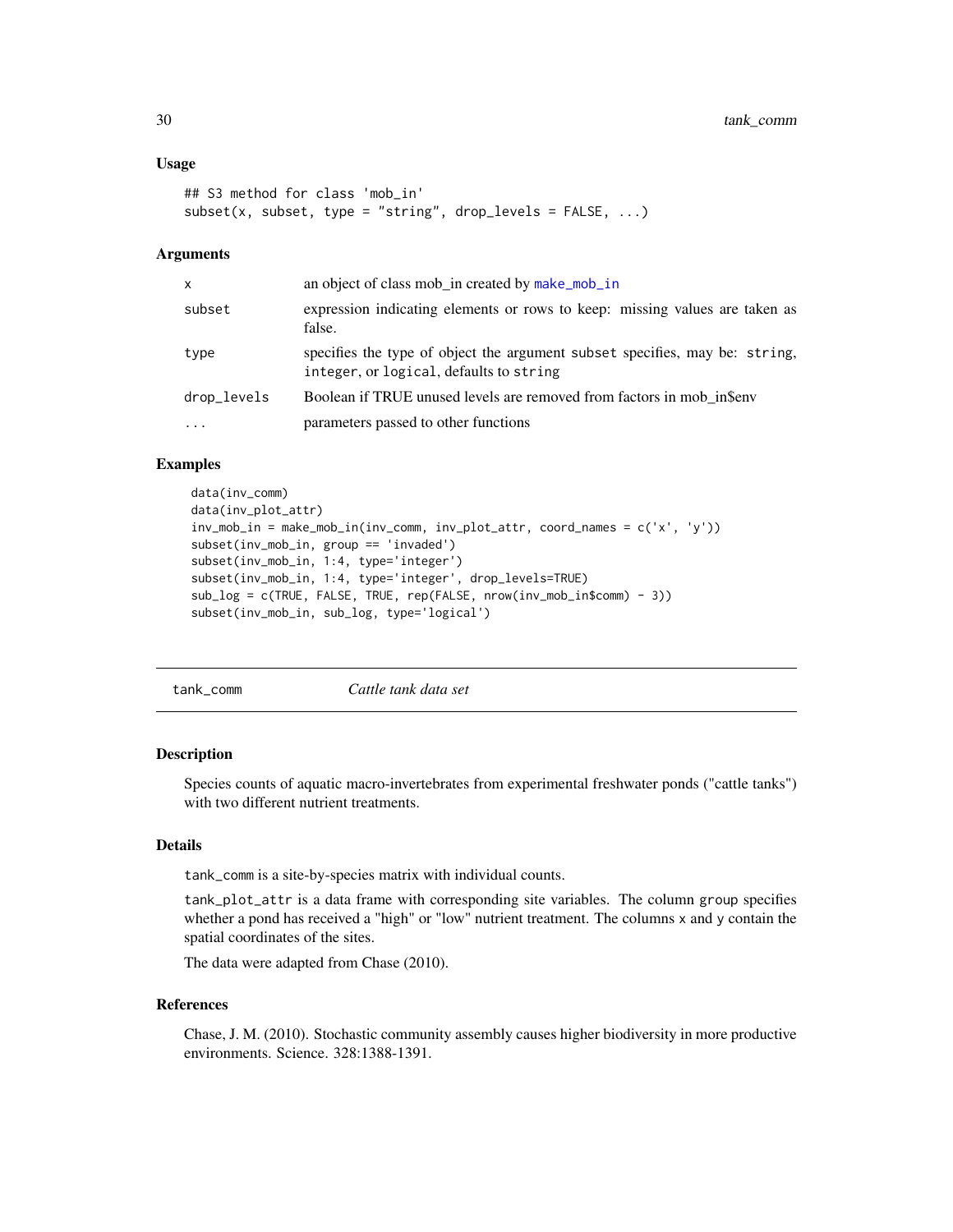# tank\_comm 31

# Examples

```
data(tank_comm)
data(tank_plot_attr)
tank_mob_in = make_mob_in(tank_comm, tank_plot_attr)
```